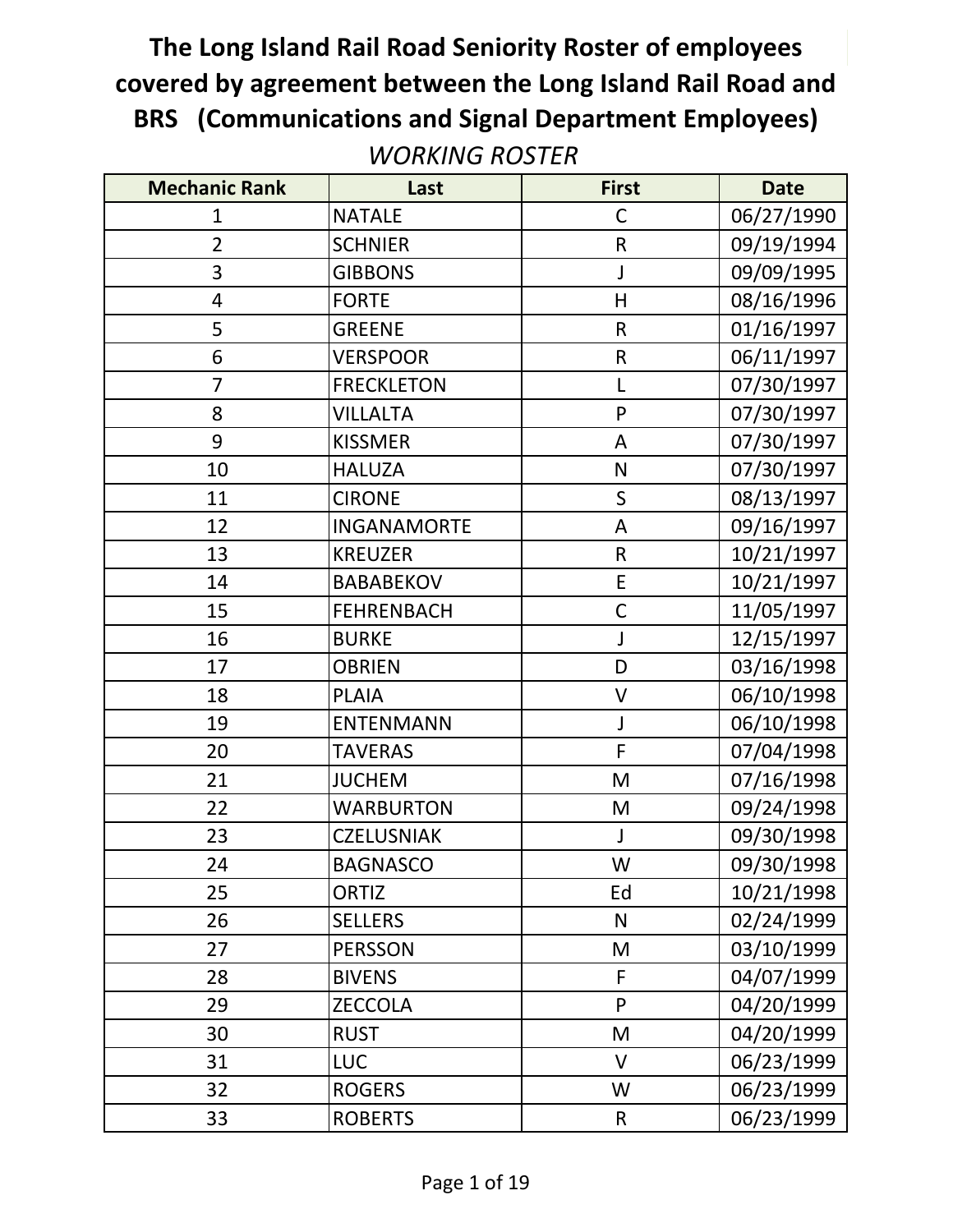| <b>Mechanic Rank</b> | Last               | <b>First</b>                                                                                               | <b>Date</b> |
|----------------------|--------------------|------------------------------------------------------------------------------------------------------------|-------------|
| 34                   | <b>OLSON</b>       | A                                                                                                          | 07/27/1999  |
| 35                   | <b>DEROSA</b>      | J                                                                                                          | 07/27/1999  |
| 36                   | LASALA             | $\mathsf S$                                                                                                | 08/18/1999  |
| 37                   | COUVOPOULO         | $\mathsf{C}$                                                                                               | 08/18/1999  |
| 38                   | <b>DRAGOTTO</b>    | J                                                                                                          | 08/18/1999  |
| 39                   | <b>HYNSON</b>      | $\mathsf R$                                                                                                | 08/25/1999  |
| 40                   | <b>MILLER</b>      | К                                                                                                          | 09/10/1999  |
| 41                   | <b>STHILAIRE</b>   | A                                                                                                          | 09/15/1999  |
| 42                   | <b>MILLER</b>      | ${\sf R}$                                                                                                  | 09/15/1999  |
| 43                   | <b>JANSONS</b>     | L                                                                                                          | 10/01/1999  |
| 44                   | <b>LUCIANO</b>     | $\mathsf{L}$                                                                                               | 10/06/1999  |
| 45                   | ZAZZARINO          | F                                                                                                          | 10/06/1999  |
| 46                   | <b>GONZALEZ</b>    | Hum                                                                                                        | 10/06/1999  |
| 47                   | <b>MERETE</b>      | S                                                                                                          | 11/08/1999  |
| 48                   | <b>HAMILTON</b>    | P                                                                                                          | 12/15/1999  |
| 49                   | <b>ECCHER</b>      | $\mathsf J$                                                                                                | 12/23/1999  |
| 50                   | <b>ROSADO</b>      |                                                                                                            | 01/05/2000  |
| 51                   | <b>BAUMANN</b>     | H                                                                                                          | 01/05/2000  |
| 52                   | <b>DOROSH</b>      | A                                                                                                          | 02/02/2000  |
| 53                   | <b>ALLEN</b>       | J                                                                                                          | 02/11/2000  |
| 54                   | <b>KUHN</b>        | $\mathsf C$                                                                                                | 03/01/2000  |
| 55                   | <b>SIEGEL</b>      | $\mathsf C$                                                                                                | 03/08/2000  |
| 56                   | <b>PARKER</b>      | P                                                                                                          | 03/28/2000  |
| 57                   | <b>PERRINO</b>     | ${\sf R}$                                                                                                  | 03/29/2000  |
| 58                   | <b>MCGOVERN</b>    | P                                                                                                          | 04/06/2000  |
| 59                   | <b>HAYNES</b>      | $\mathsf T$                                                                                                | 06/05/2000  |
| 60                   | RAMIREZ            | $\mathsf{M}% _{T}=\mathsf{M}_{T}\!\left( a,b\right) ,\ \mathsf{M}_{T}=\mathsf{M}_{T}\!\left( a,b\right) ,$ | 07/12/2000  |
| 61                   | <b>KLEES</b>       | J                                                                                                          | 08/02/2000  |
| 62                   | <b>GUISAO</b>      | ${\sf P}$                                                                                                  | 08/14/2000  |
| 63                   | <b>MATYI</b>       | J                                                                                                          | 08/30/2000  |
| 64                   | <b>DIBENEDETTO</b> | $\mathsf{C}$                                                                                               | 09/08/2000  |
| 65                   | <b>LAUD</b>        | L                                                                                                          | 11/16/2000  |
| 66                   | <b>GUTIERREZ</b>   | H                                                                                                          | 11/22/2000  |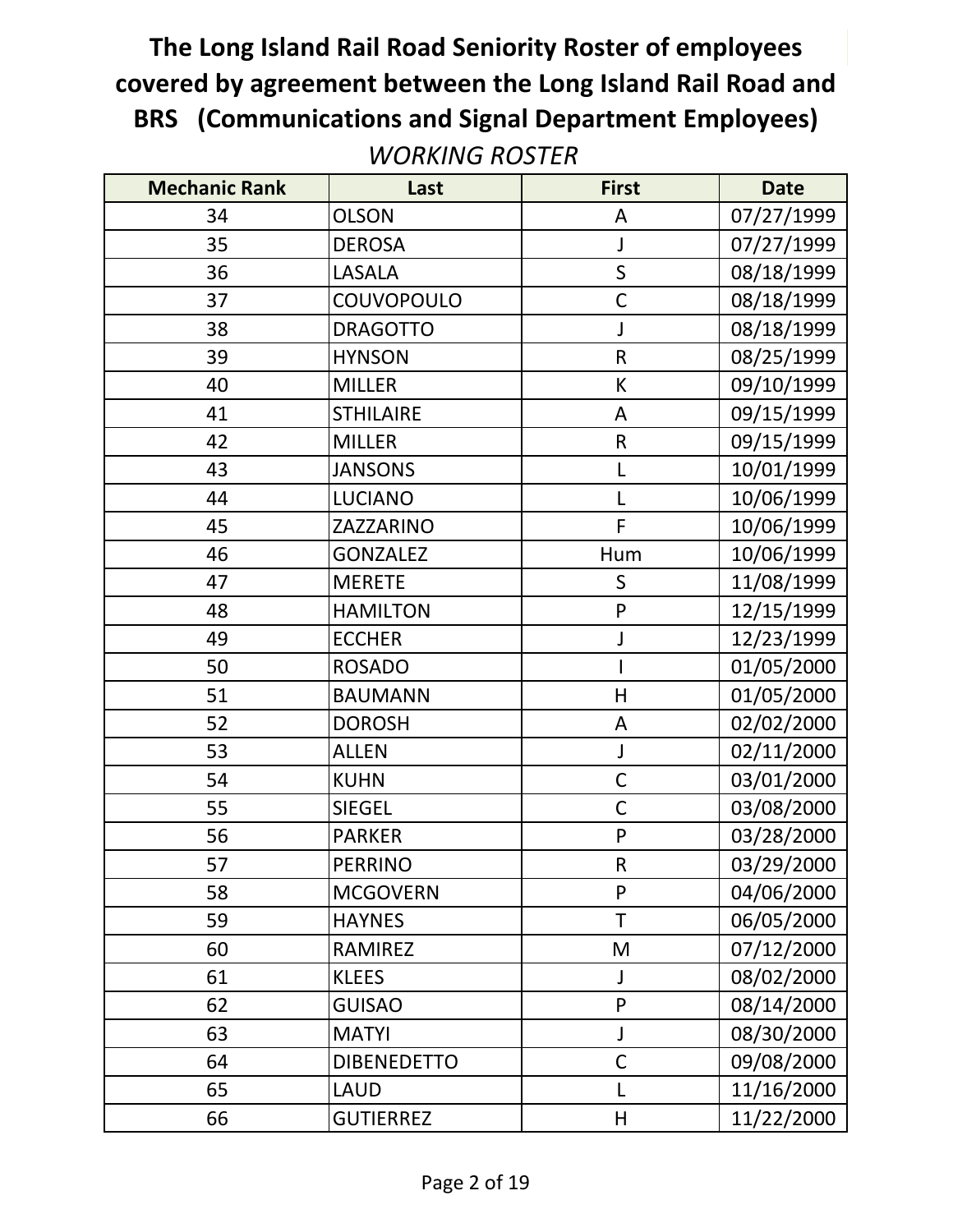| <b>Mechanic Rank</b> | Last                   | <b>First</b> | <b>Date</b> |
|----------------------|------------------------|--------------|-------------|
| 67                   | <b>REID</b>            | M            | 11/22/2000  |
| 68                   | <b>GHULAM</b>          | D            | 12/13/2000  |
| 69                   | <b>OLMEDA</b>          |              | 12/13/2000  |
| 70                   | <b>HAGEN</b>           | $\mathsf R$  | 12/20/2000  |
| 71                   | <b>SANASSI</b>         | K            | 12/20/2000  |
| 72                   | <b>HOLTER</b>          | J            | 12/20/2000  |
| 73                   | <b>FLEURY</b>          | $\mathsf T$  | 01/10/2001  |
| 74                   | <b>CHIRILLO</b>        | J            | 01/10/2001  |
| 75                   | <b>TROIANO</b>         | $\mathsf{A}$ | 01/17/2001  |
| 76                   | <b>ANGELL</b>          | W            | 01/17/2001  |
| 77                   | <b>HAMRAH</b>          | W            | 01/19/2001  |
| 78                   | <b>SOKOLOWSKI</b>      | J            | 02/07/2001  |
| 79                   | <b>DALEY</b>           | E            | 03/13/2001  |
| 80                   | CHURAMAN               | E            | 03/29/2001  |
| 81                   | <b>MCLAUGHLIN</b>      | Michael      | 05/03/2001  |
| 82                   | <b>MORENO</b>          | M            | 05/03/2001  |
| 83                   | <b>GONGORA</b>         | E            | 05/03/2001  |
| 84                   | <b>JOHNSON</b>         | B            | 05/03/2001  |
| 85                   | <b>MCKAY</b>           | T            | 05/03/2001  |
| 86                   | <b>RUBEN</b>           | J            | 05/03/2001  |
| 87                   | <b>CROSS</b>           | G            | 05/03/2001  |
| 88                   | <b>SHORTELL</b>        | $\mathsf R$  | 05/03/2001  |
| 89                   | <b>MCGRATH</b>         | A            | 05/03/2001  |
| 90                   | <b>HARTT</b>           | G            | 05/03/2001  |
| 91                   | <b>SACCENTE</b>        | M            | 05/03/2001  |
| 92                   | <b>BORRUSO</b>         | S            | 05/03/2001  |
| 93                   | <b>BREE</b>            | H            | 05/03/2001  |
| 94                   | <b>BERTHELSEN-LEON</b> | К            | 05/03/2001  |
| 95                   | <b>MCCARTHY</b>        | A            | 05/03/2001  |
| 96                   | <b>MONTALVO</b>        | $\mathsf R$  | 07/11/2001  |
| 97                   | <b>HATZIVASILIS</b>    | $\vee$       | 08/07/2001  |
| 98                   | <b>CHUNG</b>           | J            | 08/08/2001  |
| 99                   | <b>KELLY</b>           | G            | 08/10/2001  |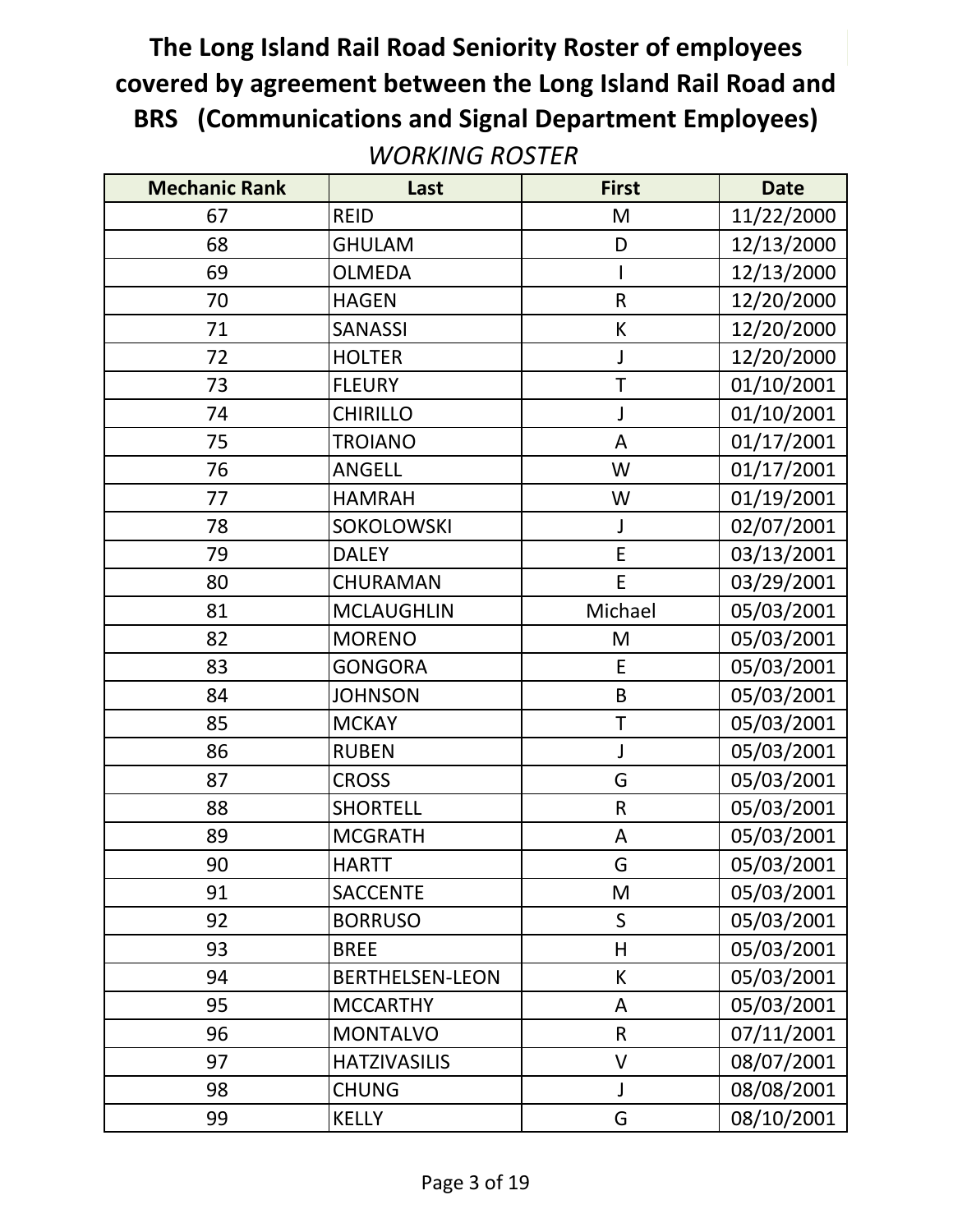| <b>Mechanic Rank</b> | Last              | <b>First</b>                                                                                               | <b>Date</b> |
|----------------------|-------------------|------------------------------------------------------------------------------------------------------------|-------------|
| 100                  | <b>MASINO</b>     | M                                                                                                          | 08/14/2001  |
| 101                  | <b>GRECI</b>      | A                                                                                                          | 08/18/2001  |
| 102                  | <b>VOLONAKIS</b>  | T                                                                                                          | 08/22/2001  |
| 103                  | <b>BIRMINGHAM</b> | $\mathsf{S}$                                                                                               | 09/20/2001  |
| 104                  | <b>THOMPSON</b>   | L                                                                                                          | 10/31/2001  |
| 105                  | SOLOMON           | M                                                                                                          | 11/09/2001  |
| 106                  | <b>AVELAR</b>     | S                                                                                                          | 06/05/2002  |
| 107                  | <b>WALKER</b>     | J                                                                                                          | 06/07/2002  |
| 108                  | <b>TSELIOS</b>    | G                                                                                                          | 06/12/2002  |
| 109                  | <b>RUF</b>        | M                                                                                                          | 07/12/2002  |
| 110                  | CALLAGHAN         | G                                                                                                          | 08/21/2002  |
| 111                  | <b>PETERSON</b>   | B                                                                                                          | 09/16/2002  |
| 112                  | <b>WAGNER</b>     | G                                                                                                          | 09/18/2002  |
| 113                  | <b>MILLER</b>     | B                                                                                                          | 09/26/2002  |
| 114                  | <b>SAASTO</b>     | E                                                                                                          | 10/02/2002  |
| 115                  | <b>LEGG</b>       | E                                                                                                          | 10/04/2002  |
| 116                  | <b>LEGG</b>       | $\mathsf{M}% _{T}=\mathsf{M}_{T}\!\left( a,b\right) ,\ \mathsf{M}_{T}=\mathsf{M}_{T}\!\left( a,b\right) ,$ | 10/07/2002  |
| 117                  | <b>QUINLIVAN</b>  | $\mathsf J$                                                                                                | 10/09/2002  |
| 118                  | <b>HUBBS</b>      | $\mathsf{J}$                                                                                               | 10/11/2002  |
| 119                  | <b>WHITE</b>      | W                                                                                                          | 10/18/2002  |
| 120                  | <b>PLATT</b>      | P                                                                                                          | 10/31/2002  |
| 121                  | <b>DIDONNA</b>    | J                                                                                                          | 10/31/2002  |
| 122                  | <b>WACHTIN</b>    | A                                                                                                          | 11/27/2002  |
| 123                  | <b>MCLAUGHLIN</b> | Martin                                                                                                     | 12/10/2002  |
| 124                  | <b>CIPOLLA</b>    | M                                                                                                          | 12/10/2002  |
| 125                  | NALCACIOGLU       | E                                                                                                          | 01/09/2003  |
| 126                  | <b>HANFORD</b>    | $\mathsf R$                                                                                                | 03/03/2003  |
| 127                  | <b>GALATI</b>     | J                                                                                                          | 08/05/2003  |
| 128                  | <b>JAINARINE</b>  | N                                                                                                          | 08/19/2003  |
| 129                  | <b>SCHMITT</b>    | $\mathsf C$                                                                                                | 08/28/2003  |
| 130                  | <b>SMIGIEL</b>    | D                                                                                                          | 08/28/2003  |
| 131                  | <b>BANKS</b>      | M                                                                                                          | 09/03/2003  |
| 132                  | <b>GIBSON</b>     | Τ                                                                                                          | 09/04/2003  |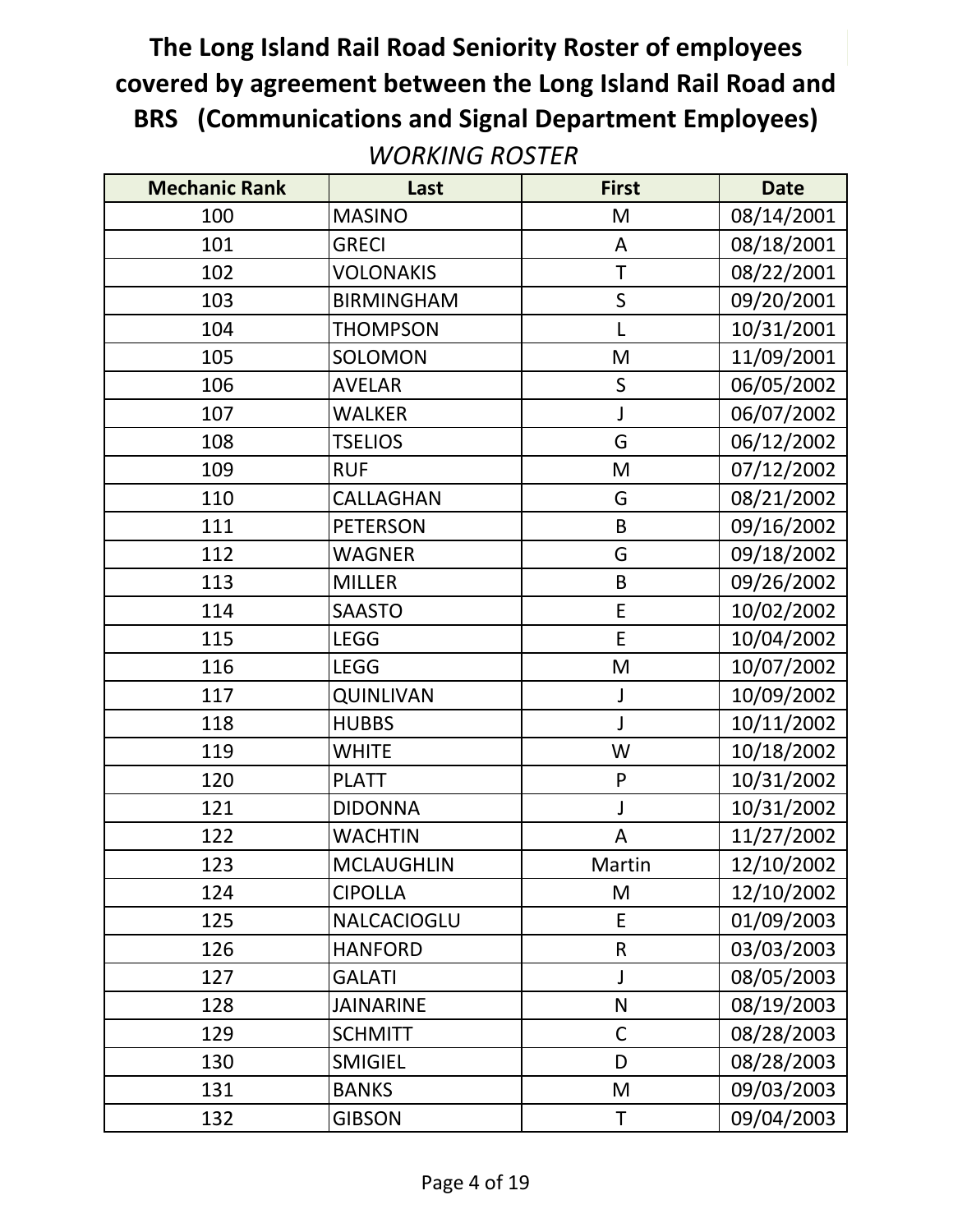| <b>Mechanic Rank</b> | Last               | <b>First</b>   | <b>Date</b> |
|----------------------|--------------------|----------------|-------------|
| 133                  | <b>MACHATE</b>     | E              | 09/09/2003  |
| 134                  | <b>IZZO</b>        | A              | 09/11/2003  |
| 135                  | <b>SOBINA</b>      | К              | 09/18/2003  |
| 136                  | <b>KASTENDIECK</b> | W              | 09/25/2003  |
| 137                  | <b>VOLZ</b>        | P              | 09/30/2003  |
| 138                  | <b>CUPO</b>        | M              | 10/30/2003  |
| 139                  | <b>NARINE</b>      | G              | 11/14/2003  |
| 140                  | <b>CEDENO</b>      | B              | 01/20/2004  |
| 141                  | <b>ELLENTUCK</b>   | M              | 01/20/2004  |
| 142                  | <b>CAMPOS</b>      | E              | 02/11/2004  |
| 143                  | <b>LEVELL</b>      | D              | 02/13/2004  |
| 144                  | <b>RODRIGUEZ</b>   | $\mathsf{R}$   | 02/26/2004  |
| 145                  | <b>WELLINGTON</b>  | W              | 03/10/2004  |
| 146                  | <b>GARILLI</b>     | J              | 03/18/2004  |
| 147                  | <b>OLDHAM</b>      | $\mathsf R$    | 04/28/2004  |
| 148                  | <b>MALCOLM</b>     | $\overline{O}$ | 05/06/2004  |
| 149                  | <b>TWAHIR</b>      | M              | 05/25/2004  |
| 150                  | <b>LOPEZ</b>       | D              | 06/03/2004  |
| 151                  | <b>SINGH</b>       | H              | 06/24/2004  |
| 152                  | <b>PORCHIA</b>     | M              | 07/15/2004  |
| 153                  | <b>STEELE</b>      | M              | 08/16/2004  |
| 154                  | <b>JOHNSON</b>     | J              | 08/19/2004  |
| 155                  | <b>MCCARTHY</b>    | T              | 09/02/2004  |
| 156                  | <b>RIVAS</b>       | A              | 09/29/2004  |
| 157                  | <b>BUDKE</b>       | К              | 09/29/2004  |
| 158                  | <b>THATER</b>      | $\mathsf C$    | 10/22/2004  |
| 159                  | <b>PERNICIARO</b>  | $\sf S$        | 10/28/2004  |
| 160                  | <b>TRANCHESE</b>   | J              | 11/03/2004  |
| 161                  | <b>JACK</b>        | $\mathsf{C}$   | 11/18/2004  |
| 162                  | <b>TORRES</b>      | К              | 11/22/2004  |
| 163                  | <b>KELLY</b>       | F              | 12/06/2004  |
| 164                  | <b>GIANGRANDE</b>  | M              | 01/05/2005  |
| 165                  | <b>MARRERO</b>     | A              | 02/02/2005  |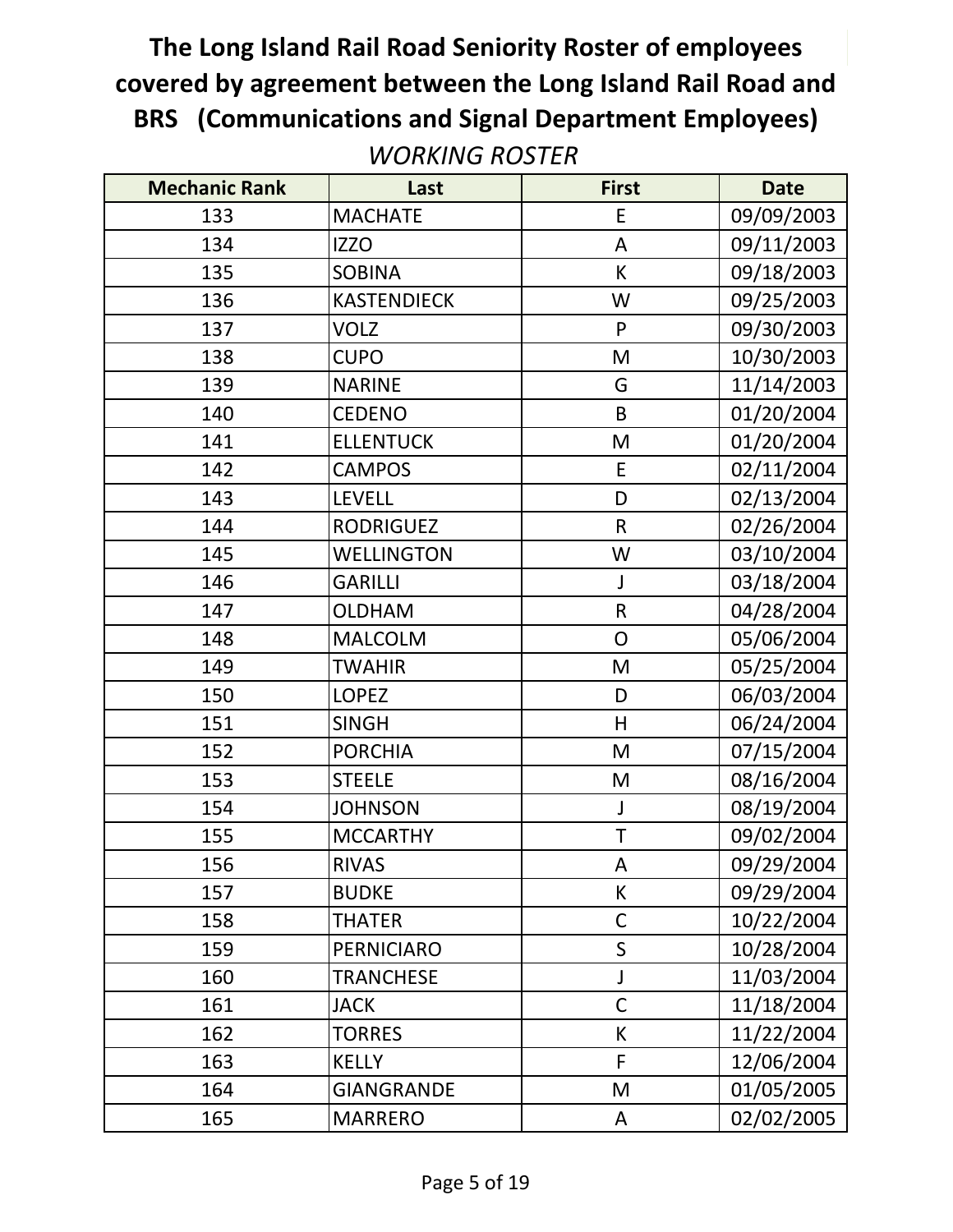| <b>Mechanic Rank</b> | Last             | <b>First</b> | <b>Date</b> |
|----------------------|------------------|--------------|-------------|
| 166                  | <b>LANBERG</b>   | M            | 02/02/2005  |
| 167                  | <b>SULLIVAN</b>  | M            | 02/02/2005  |
| 168                  | <b>STEWART</b>   | M            | 02/02/2005  |
| 169                  | <b>OJEDA</b>     | F            | 02/16/2005  |
| 170                  | <b>FASON</b>     | M            | 02/16/2005  |
| 171                  | <b>DOMINGO</b>   |              | 02/18/2005  |
| 172                  | <b>SCHIFFER</b>  | J            | 02/18/2005  |
| 173                  | <b>MALDONADO</b> | M            | 02/28/2005  |
| 174                  | <b>RIDLEY</b>    | J            | 03/25/2005  |
| 175                  | <b>BUBACK</b>    | S            | 04/16/2005  |
| 176                  | <b>NANAN</b>     | $\mathsf R$  | 04/16/2005  |
| 177                  | <b>WALLACH</b>   | D            | 04/16/2005  |
| 178                  | <b>MCDONALD</b>  | $\mathsf S$  | 05/19/2005  |
| 179                  | <b>MONTE</b>     | $\mathsf{C}$ | 05/19/2005  |
| 180                  | <b>MCKAY</b>     | D            | 06/09/2005  |
| 181                  | <b>AARNE</b>     | B            | 07/01/2005  |
| 182                  | <b>NEWELL</b>    | J            | 07/27/2005  |
| 183                  | <b>BANEY</b>     | M            | 09/26/2005  |
| 184                  | <b>PALLADINO</b> | J            | 10/19/2005  |
| 185                  | <b>KIDBY</b>     | G            | 10/27/2005  |
| 186                  | <b>ROSALES</b>   | P            | 11/02/2005  |
| 187                  | <b>STEIN</b>     | $\mathsf R$  | 11/09/2005  |
| 188                  | <b>MERCADO</b>   | D            | 05/11/2006  |
| 189                  | <b>ALMONTE</b>   | L            | 05/12/2006  |
| 190                  | <b>BARBOSA</b>   | S            | 05/16/2006  |
| 191                  | VELASQUEZ        | $\mathsf R$  | 06/14/2006  |
| 192                  | <b>ERICKSON</b>  | К            | 06/14/2006  |
| 193                  | <b>RISO</b>      | L            | 08/01/2006  |
| 194                  | <b>HANANIA</b>   |              | 08/02/2006  |
| 195                  | <b>SCHMITZ</b>   | $\mathsf R$  | 08/02/2006  |
| 196                  | <b>KUBINSKI</b>  | S            | 08/04/2006  |
| 197                  | <b>PAGANO</b>    | M            | 08/10/2006  |
| 198                  | LLERENA          | G            | 09/12/2006  |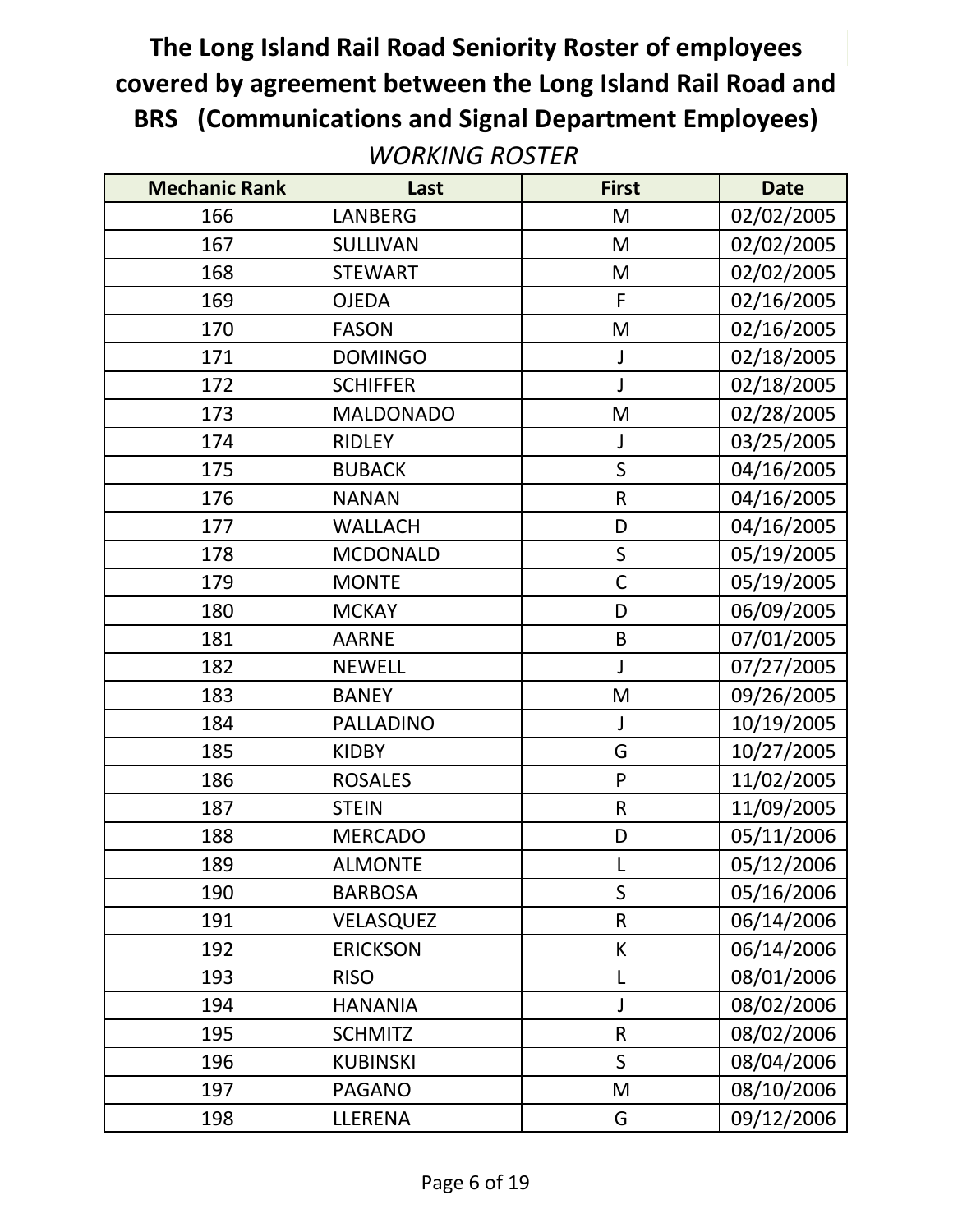| <b>Mechanic Rank</b> | Last                | <b>First</b> | <b>Date</b> |
|----------------------|---------------------|--------------|-------------|
| 199                  | <b>MONDEAU</b>      |              | 09/15/2006  |
| 200                  | <b>ORNA</b>         | J            | 11/28/2006  |
| 201                  | <b>SAYLOR</b>       | A            | 02/02/2007  |
| 202                  | <b>GLENNON</b>      | G            | 02/07/2007  |
| 203                  | <b>JUREK</b>        | M            | 02/14/2007  |
| 204                  | <b>THORBOURNE</b>   | $\mathsf{R}$ | 03/06/2007  |
| 205                  | <b>CARONE</b>       | J            | 03/07/2007  |
| 206                  | <b>PEETS</b>        | U            | 04/03/2007  |
| 207                  | <b>URENA</b>        | J            | 04/25/2007  |
| 208                  | LO                  | T            | 05/03/2007  |
| 209                  | <b>SCHWEIGHARDT</b> | E            | 05/10/2007  |
| 210                  | <b>TSAVARIS</b>     | K            | 05/23/2007  |
| 211                  | <b>NARAINE</b>      | ${\sf R}$    | 06/14/2007  |
| 212                  | <b>KIDD</b>         | T            | 06/20/2007  |
| 213                  | <b>LONG</b>         | B            | 07/05/2007  |
| 214                  | <b>REYNOLDS</b>     | $\mathsf{J}$ | 08/14/2007  |
| 215                  | <b>ROACHE</b>       | M            | 08/17/2007  |
| 216                  | LAIBACH             | $\mathsf J$  | 09/06/2007  |
| 217                  | <b>BILELLA</b>      | A            | 09/20/2007  |
| 218                  | <b>MORAN</b>        | $\mathsf C$  | 10/04/2007  |
| 219                  | <b>CURCIO</b>       | $\mathsf{C}$ | 10/11/2007  |
| 220                  | <b>STRZELETSKI</b>  | A            | 10/17/2007  |
| 221                  | <b>LIGHTBOURNE</b>  | К            | 10/17/2007  |
| 222                  | <b>RIVERA</b>       | H            | 10/18/2007  |
| 223                  | CRUZ                | H            | 10/25/2007  |
| 224                  | <b>NGUYEN</b>       | B            | 11/29/2007  |
| 225                  | <b>FERNANDEZ</b>    | G            | 01/17/2008  |
| 226                  | <b>BUYNOCH</b>      | $\mathsf R$  | 02/25/2008  |
| 227                  | <b>DIAZ</b>         | P            | 03/07/2008  |
| 228                  | <b>HOFFMANN</b>     | $\mathsf R$  | 05/21/2008  |
| 229                  | <b>BRYAN</b>        | L            | 05/28/2008  |
| 230                  | <b>DUENGES</b>      | M            | 06/04/2008  |
| 231                  | <b>MURRAY</b>       | $\mathsf C$  | 06/11/2008  |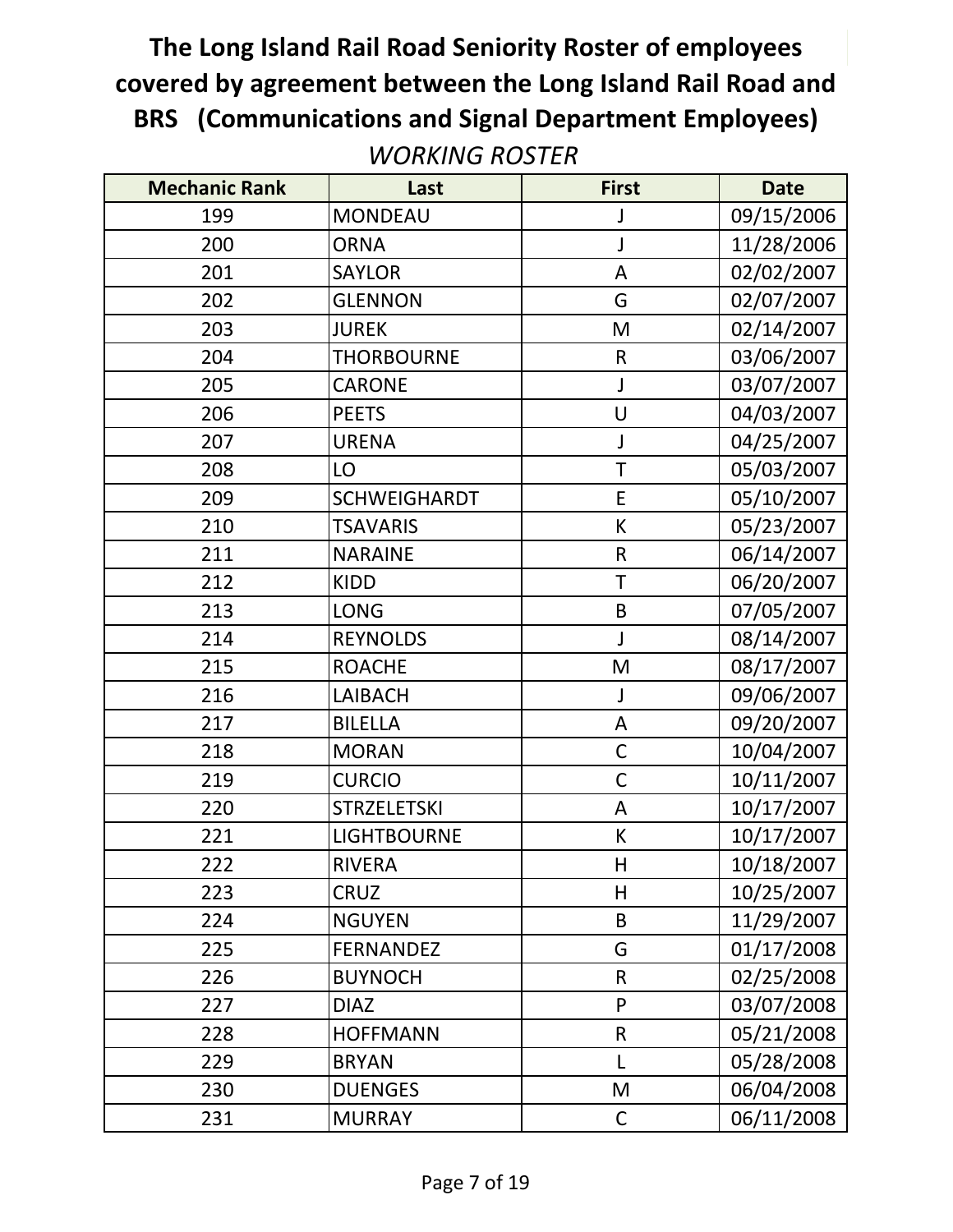| <b>Mechanic Rank</b> | Last                | <b>First</b> | <b>Date</b> |
|----------------------|---------------------|--------------|-------------|
| 232                  | <b>SAAR</b>         | W            | 06/12/2008  |
| 233                  | <b>HENRY</b>        | H            | 07/24/2008  |
| 234                  | <b>CALADO</b>       | J            | 07/31/2008  |
| 235                  | <b>DARCANGELIS</b>  | $\mathsf{C}$ | 08/07/2008  |
| 236                  | <b>SMITH</b>        | Steve        | 08/14/2008  |
| 237                  | <b>ROSENKING</b>    |              | 08/27/2008  |
| 238                  | <b>WAGNER</b>       | T            | 09/03/2008  |
| 239                  | <b>JONES</b>        | G            | 09/04/2008  |
| 240                  | <b>HUDSON-LEWIS</b> | H            | 09/18/2008  |
| 241                  | <b>CIMINO</b>       | J            | 10/16/2008  |
| 242                  | <b>BALZ</b>         | $\mathsf{R}$ | 11/17/2008  |
| 243                  | <b>FOTIE</b>        | M            | 11/20/2008  |
| 244                  | <b>ZUB</b>          | $\mathsf C$  | 11/25/2008  |
| 245                  | <b>FOSTER</b>       | D            | 12/04/2008  |
| 246                  | <b>SOLANO</b>       | B            | 12/10/2008  |
| 247                  | <b>DOUGHERTY</b>    | J            | 01/08/2009  |
| 248                  | <b>STROLIGO</b>     | A            | 01/15/2009  |
| 249                  | <b>MCGEE</b>        | T            | 02/10/2009  |
| 250                  | <b>GAROFANO</b>     | M            | 02/11/2009  |
| 251                  | <b>CHAMBERS</b>     | D            | 03/05/2009  |
| 252                  | <b>TUCKER</b>       | D            | 04/08/2009  |
| 253                  | <b>STRASSBURGER</b> | ${\sf R}$    | 04/16/2009  |
| 254                  | <b>MCGANN</b>       | К            | 06/18/2009  |
| 255                  | <b>ONEIL</b>        | F            | 08/13/2009  |
| 256                  | <b>RIZZO</b>        | R            | 08/27/2009  |
| 257                  | <b>SANICHARA</b>    | D            | 09/03/2009  |
| 258                  | <b>PERAINO</b>      | J            | 09/09/2009  |
| 259                  | <b>ABELA</b>        | $\mathsf{C}$ | 09/24/2009  |
| 260                  | <b>ANGELO</b>       | V            | 09/25/2009  |
| 261                  | <b>BENSON</b>       | W            | 10/09/2009  |
| 262                  | <b>WEDIN</b>        | K            | 10/15/2009  |
| 263                  | <b>SINGH</b>        | <b>RN</b>    | 10/21/2009  |
| 264                  | <b>HYLAND</b>       | $\mathsf{N}$ | 11/19/2009  |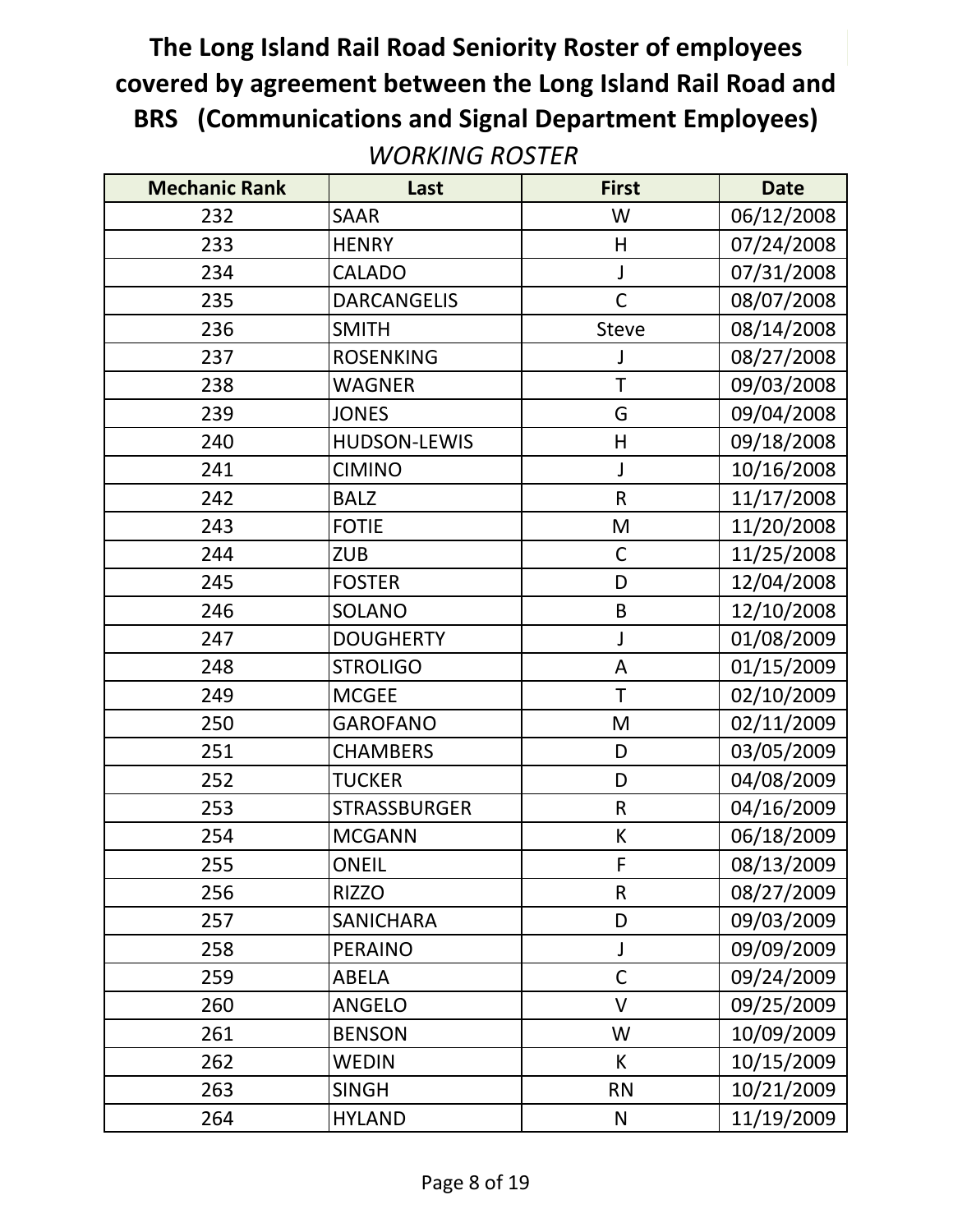| <b>Mechanic Rank</b> | Last             | <b>First</b> | <b>Date</b> |
|----------------------|------------------|--------------|-------------|
| 265                  | <b>PIEPER</b>    |              | 12/03/2009  |
| 266                  | <b>DOYLE</b>     | $\mathsf R$  | 12/10/2009  |
| 267                  | <b>GUNNERSON</b> | S            | 01/05/2010  |
| 268                  | <b>FELICIANO</b> | E            | 01/27/2010  |
| 269                  | <b>LEWIS</b>     | ${\sf R}$    | 06/16/2010  |
| 270                  | <b>PALUMBO</b>   | $\mathsf T$  | 06/16/2010  |
| 271                  | <b>CURRA</b>     | M            | 06/16/2010  |
| 272                  | <b>ROBINSON</b>  | $\mathsf S$  | 06/16/2010  |
| 273                  | <b>STEWART</b>   | G            | 06/16/2010  |
| 274                  | <b>BISHOP</b>    | J            | 06/16/2010  |
| 275                  | <b>SANTIAGO</b>  | D            | 06/16/2010  |
| 276                  | <b>WALSH</b>     | P            | 06/16/2010  |
| 277                  | <b>BHAGGAN</b>   | A            | 06/16/2010  |
| 278                  | <b>DHARRY</b>    | L            | 06/16/2010  |
| 279                  | <b>LOHMAN</b>    | M            | 06/16/2010  |
| 280                  | <b>LINDROS</b>   | К            | 06/16/2010  |
| 281                  | <b>SPERO</b>     | L            | 06/30/2010  |
| 282                  | <b>MCCADDEN</b>  | P            | 09/08/2010  |
| 283                  | <b>DENIHAN</b>   | D            | 09/15/2010  |
| 284                  | <b>BAAR</b>      | M            | 09/29/2010  |
| 285                  | <b>MALIN</b>     | D            | 10/21/2010  |
| 286                  | <b>FICHERA</b>   | J            | 10/27/2010  |
| 287                  | <b>PRYCE</b>     | $\sf S$      | 01/11/2011  |
| 288                  | <b>BURNS</b>     | $\mathsf R$  | 01/26/2011  |
| 289                  | <b>OLIVERI</b>   | J            | 02/02/2011  |
| 290                  | RIMMER           | M            | 02/02/2011  |
| 291                  | LAZNOVSKY        | M            | 02/11/2011  |
| 292                  | <b>THIELKE</b>   | $\mathsf R$  | 02/16/2011  |
| 293                  | <b>EDWARDS</b>   | К            | 03/01/2011  |
| 294                  | <b>MOCK</b>      | T            | 03/09/2011  |
| 295                  | <b>KNAKAL</b>    | J            | 03/22/2011  |
| 296                  | <b>KOZIOL</b>    | L            | 03/23/2011  |
| 297                  | <b>SMOLINSKY</b> | A            | 03/29/2011  |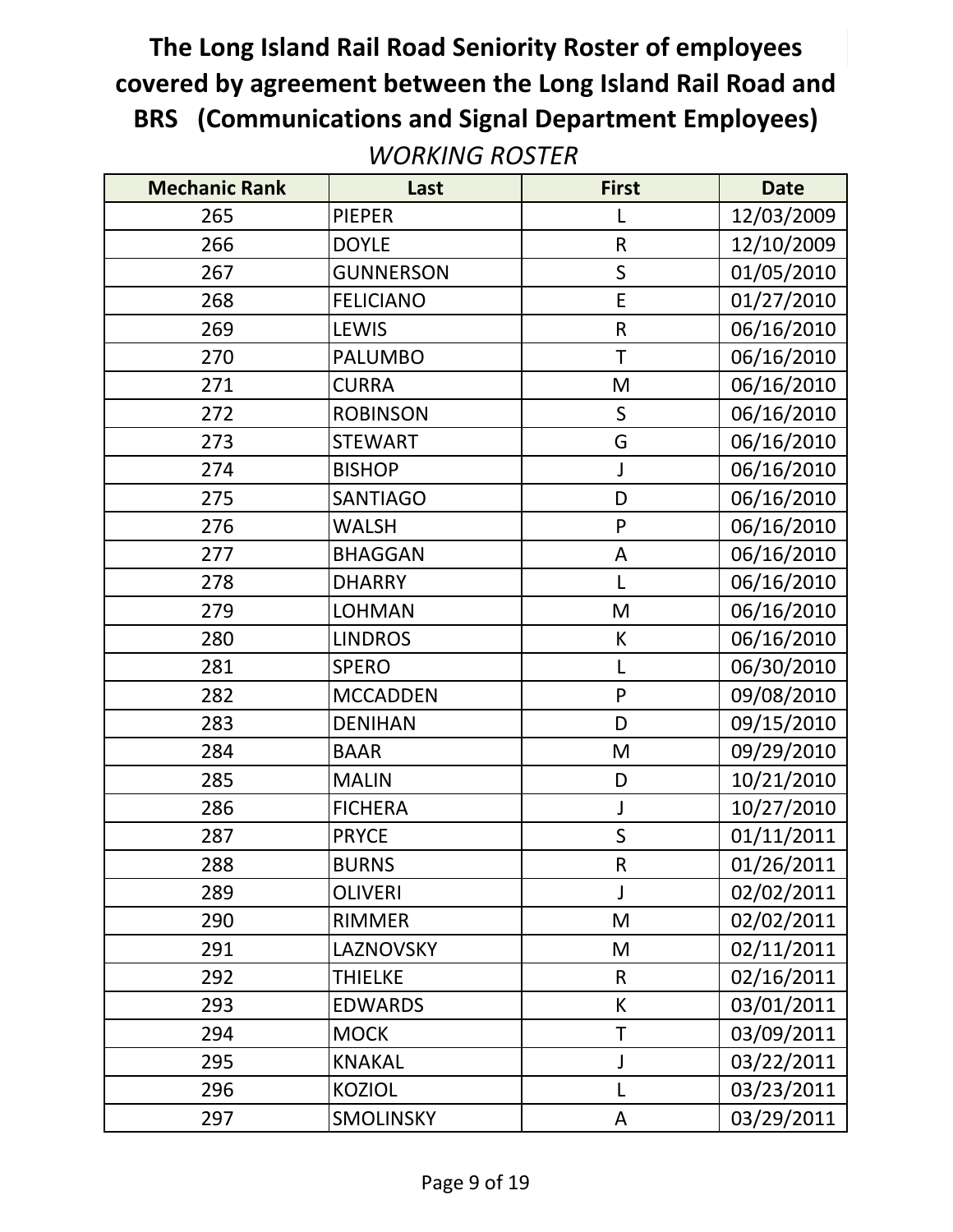| <b>Mechanic Rank</b> | Last             | <b>First</b> | <b>Date</b> |
|----------------------|------------------|--------------|-------------|
| 298                  | <b>HENNESSEY</b> | $\mathsf C$  | 04/06/2011  |
| 299                  | <b>KIESSLING</b> | G            | 04/13/2011  |
| 300                  | <b>SURDI</b>     |              | 06/08/2011  |
| 301                  | <b>CORNISH</b>   | J            | 06/08/2011  |
| 302                  | SCIAMMARELLA     | $\mathsf R$  | 06/13/2011  |
| 303                  | <b>CRUZ</b>      |              | 06/18/2011  |
| 304                  | <b>LEE</b>       |              | 08/03/2011  |
| 305                  | <b>SEKULSKI</b>  | R            | 08/17/2011  |
| 306                  | <b>VOLLMER</b>   | D            | 10/26/2011  |
| 307                  | <b>NIEVES</b>    | G            | 12/14/2011  |
| 308                  | <b>KENNA</b>     | $\mathsf C$  | 01/12/2012  |
| 309                  | <b>JEDRYS</b>    | P            | 01/12/2012  |
| 310                  | <b>TUTHILL</b>   | $\mathsf S$  | 01/26/2012  |
| 311                  | <b>MULLALY</b>   | D            | 02/22/2012  |
| 312                  | <b>JEREMIAH</b>  | K            | 02/22/2012  |
| 313                  | <b>RICCARDI</b>  | M            | 03/08/2012  |
| 314                  | <b>ADAMS</b>     | $\mathsf S$  | 04/04/2012  |
| 315                  | <b>HUGHES</b>    | $\mathsf J$  | 04/18/2012  |
| 316                  | <b>HUWER</b>     | $\mathsf F$  | 04/25/2012  |
| 317                  | <b>ORLANDO</b>   | A            | 05/09/2012  |
| 318                  | <b>FORLANO</b>   | $\mathsf R$  | 07/12/2012  |
| 319                  | PINA-MEJIA       | $\mathsf{N}$ | 07/19/2012  |
| 320                  | <b>GONZALEZ</b>  | W            | 07/21/2012  |
| 321                  | <b>STEGER</b>    | G            | 07/24/2012  |
| 322                  | <b>POPE</b>      | V            | 08/01/2012  |
| 323                  | <b>CLEMENTE</b>  | P            | 08/16/2012  |
| 324                  | <b>PASHEN</b>    | M            | 08/23/2012  |
| 325                  | <b>BRACCHI</b>   | A            | 10/01/2012  |
| 326                  | <b>TABB</b>      |              | 04/24/2013  |
| 327                  | <b>BATIH</b>     | M            | 09/11/2013  |
| 328                  | LE               | T            | 09/11/2013  |
| 329                  | <b>JOHNSON</b>   | R            | 09/18/2013  |
| 330                  | <b>MICHELCIC</b> | $\mathsf S$  | 09/19/2013  |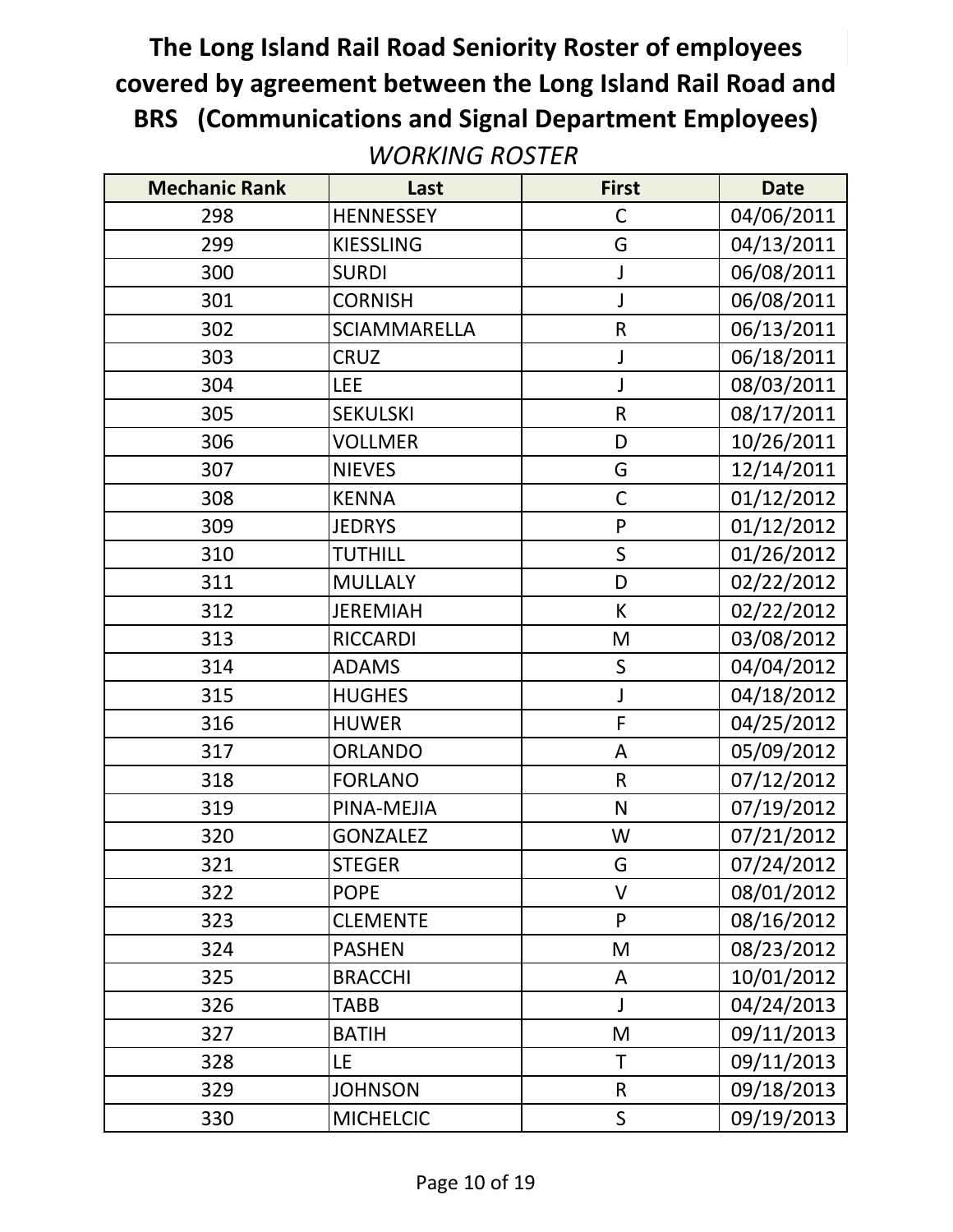| <b>Mechanic Rank</b> | Last                | <b>First</b> | <b>Date</b> |
|----------------------|---------------------|--------------|-------------|
| 331                  | <b>CHEN</b>         | Υ            | 10/01/2013  |
| 332                  | <b>FORST</b>        | E            | 12/04/2013  |
| 333                  | <b>JIMENEZ</b>      | J            | 12/04/2013  |
| 334                  | <b>RISSLAND</b>     | $\mathsf{C}$ | 01/22/2014  |
| 335                  | <b>INGORDO</b>      | $\mathsf{N}$ | 01/22/2014  |
| 336                  | <b>MENZIES</b>      | M            | 01/25/2014  |
| 337                  | <b>FIRMIN</b>       | M            | 04/03/2014  |
| 338                  | <b>HUGGINS</b>      | W            | 06/18/2014  |
| 339                  | <b>GRANT</b>        | M            | 06/18/2014  |
| 340                  | <b>SHEHADEH</b>     | $\sf S$      | 08/21/2014  |
| 341                  | QUARTARARO          | $\mathsf{C}$ | 08/21/2014  |
| 342                  | <b>SHUBDAR</b>      | M            | 10/03/2014  |
| 343                  | <b>HOBIN</b>        | D            | 10/09/2014  |
| 344                  | <b>MARTINEZ</b>     | A            | 10/16/2014  |
| 345                  | <b>CAMPORESE</b>    | J            | 10/23/2014  |
| 346                  | <b>HIRTE</b>        | $\mathsf{C}$ | 11/01/2014  |
| 347                  | <b>JUNIOR</b>       | M            | 11/13/2014  |
| 348                  | <b>MICKLE</b>       | G            | 02/06/2015  |
| 349                  | <b>CIRO</b>         | J            | 03/05/2015  |
| 350                  | <b>MARMOL</b>       | J            | 03/05/2015  |
| 351                  | <b>FERRIOLO</b>     | A            | 04/03/2015  |
| 352                  | <b>HALL</b>         | F            | 04/17/2015  |
| 353                  | <b>FAZIO</b>        | A            | 04/22/2015  |
| 354                  | <b>GRANT</b>        | A            | 04/24/2015  |
| 355                  | <b>WARD</b>         | $\mathsf{C}$ | 05/14/2015  |
| 356                  | <b>WEINHOFER</b>    | T            | 05/14/2015  |
| 357                  | <b>CHRISTIANSEN</b> | P            | 05/14/2015  |
| 358                  | <b>DALOIA</b>       | F            | 05/21/2015  |
| 359                  | <b>WILKINSON</b>    |              | 05/27/2015  |
| 360                  | <b>BROWN</b>        | M            | 05/30/2015  |
| 361                  | <b>FARLEY</b>       | M            | 06/09/2015  |
| 362                  | <b>FISCHER</b>      | Τ            | 06/12/2015  |
| 363                  | <b>BROWN</b>        | J            | 07/18/2015  |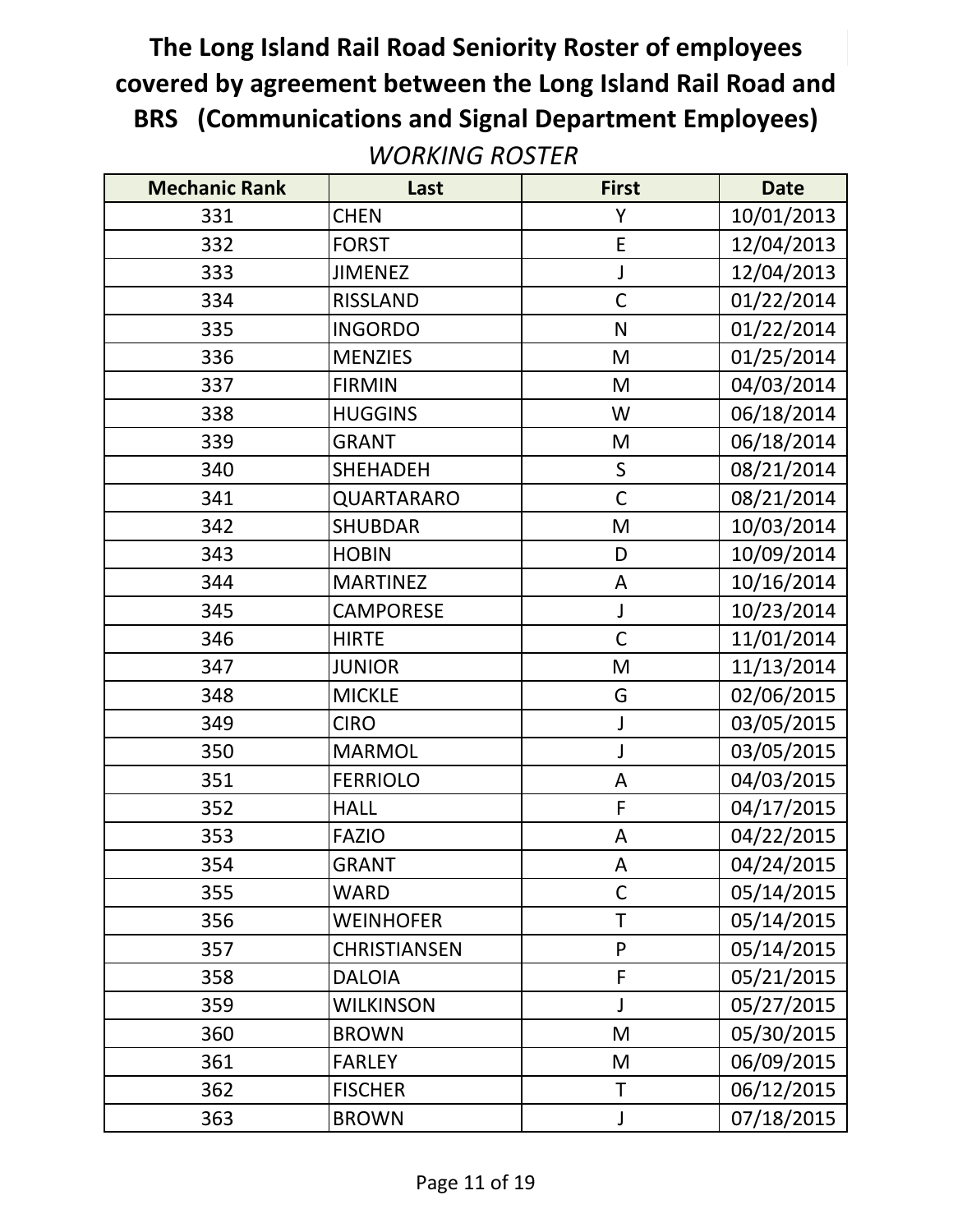| <b>Mechanic Rank</b> | Last              | <b>First</b> | <b>Date</b> |
|----------------------|-------------------|--------------|-------------|
| 364                  | <b>WILLIAMS</b>   | G            | 08/07/2015  |
| 365                  | <b>WICKHAM</b>    | M            | 08/13/2015  |
| 366                  | <b>PERVEZ</b>     | M            | 08/28/2015  |
| 367                  | <b>CHANNER</b>    | D            | 08/28/2015  |
| 368                  | <b>CORSINI</b>    | N            | 10/07/2015  |
| 369                  | <b>HOGAN</b>      |              | 10/07/2015  |
| 370                  | <b>CURLEY</b>     | $\mathsf R$  | 10/24/2015  |
| 371                  | <b>CARUSO</b>     | J            | 10/31/2015  |
| 372                  | <b>FALLON</b>     | $\mathsf{C}$ | 11/23/2015  |
| 373                  | <b>TOPPING</b>    | K            | 11/23/2015  |
| 374                  | <b>MASOTTI</b>    | M            | 12/17/2015  |
| 375                  | <b>MOREAU</b>     | F            | 02/24/2016  |
| 376                  | <b>HERNANDEZ</b>  | D            | 02/25/2016  |
| 377                  | <b>SOOGRIM</b>    | $\mathsf{R}$ | 03/03/2016  |
| 378                  | <b>RIVERA</b>     | $\mathsf{R}$ | 03/04/2016  |
| 379                  | <b>CYRIL</b>      | V            | 03/17/2016  |
| 380                  | <b>LOCASCIO</b>   | $\mathsf{S}$ | 03/31/2016  |
| 381                  | <b>ZHANG</b>      | X            | 04/06/2016  |
| 382                  | <b>GOLDSMITH</b>  | $\mathsf{R}$ | 04/07/2016  |
| 383                  | <b>JULIANO</b>    | Joseph       | 04/14/2016  |
| 384                  | <b>CEPEDA</b>     | C            | 04/20/2016  |
| 385                  | <b>TIENIBER</b>   | A            | 04/28/2016  |
| 386                  | <b>ADAMS</b>      | J            | 05/05/2016  |
| 387                  | <b>FRAZIER</b>    | $\mathsf{C}$ | 05/12/2016  |
| 388                  | <b>PURIFICATO</b> | D            | 05/19/2016  |
| 389                  | <b>BOGLE</b>      | $\mathsf{O}$ | 05/27/2016  |
| 390                  | <b>DIOGUARDI</b>  | A            | 06/06/2016  |
| 391                  | <b>OHLANDER</b>   | G            | 06/27/2016  |
| 392                  | <b>HASSALL</b>    | Τ            | 07/01/2016  |
| 393                  | <b>GIARRAPUTO</b> | $\mathsf{C}$ | 07/21/2016  |
| 394                  | <b>HAUPT</b>      | $\mathsf{C}$ | 07/27/2016  |
| 395                  | <b>RIBEIRO</b>    | D            | 08/12/2016  |
| 396                  | <b>MULERO</b>     | R            | 08/20/2016  |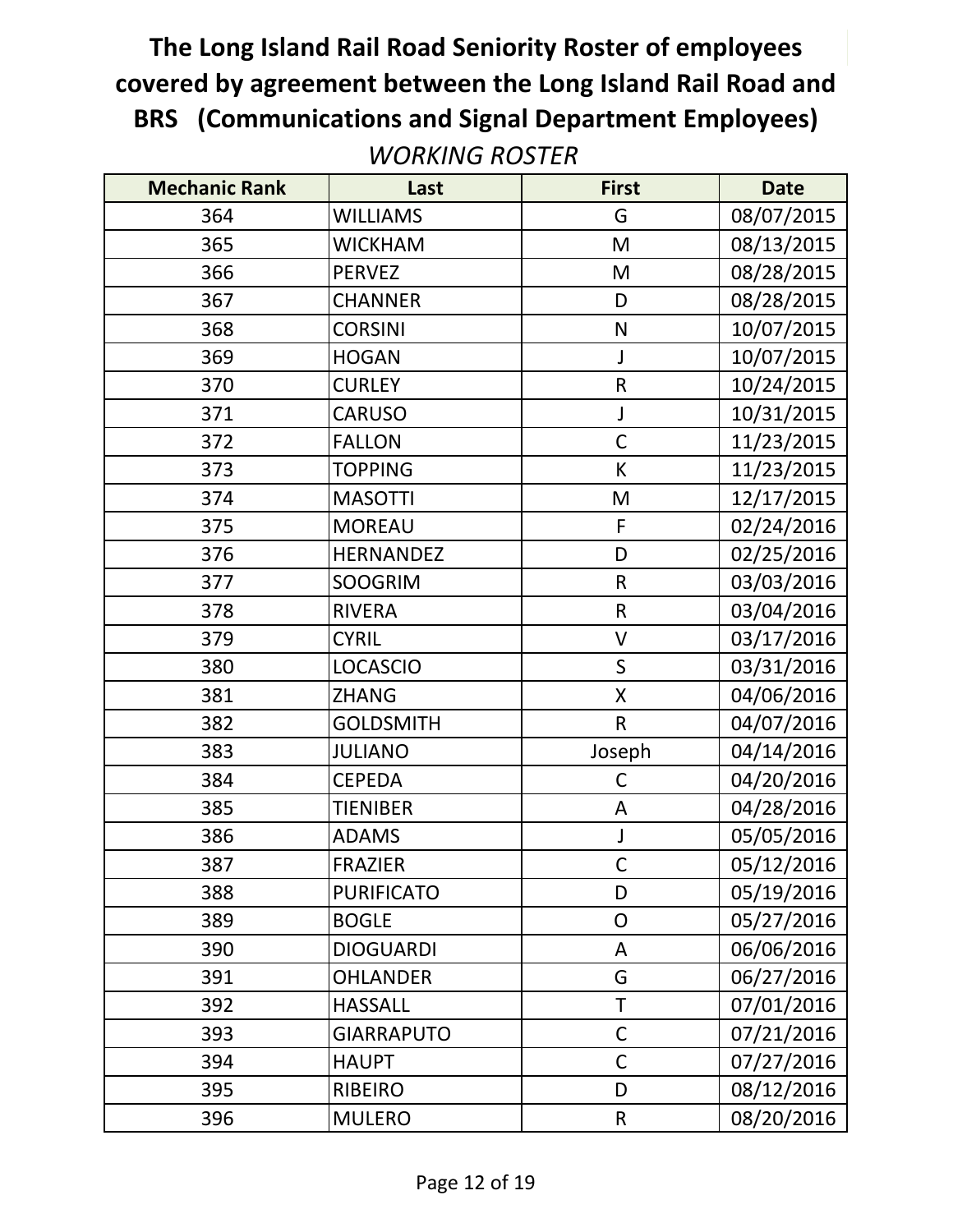| <b>Mechanic Rank</b> | Last             | <b>First</b> | <b>Date</b> |
|----------------------|------------------|--------------|-------------|
| 397                  | <b>BOCKELKEN</b> | $\mathsf{C}$ | 09/03/2016  |
| 398                  | <b>PRITCHARD</b> | S            | 09/08/2016  |
| 399                  | <b>FARRELL</b>   | E            | 09/17/2016  |
| 400                  | <b>MUSTAPHA</b>  | S            | 09/22/2016  |
| 401                  | <b>GUZMAN</b>    | J            | 10/19/2016  |
| 402                  | <b>SUNDAHL</b>   | J            | 11/03/2016  |
| 403                  | <b>DEO</b>       | N            | 05/30/2017  |
| 404                  | <b>CABRERA</b>   | M            | 12/01/2016  |
| 405                  | <b>SAWH</b>      | A            | 12/01/2016  |
| 406                  | <b>GHIORGIS</b>  | A            | 12/07/2016  |
| 407                  | <b>JONES</b>     | M            | 12/10/2016  |
| 408                  | <b>HASSAN</b>    | A            | 12/10/2016  |
| 409                  | <b>JACKSON</b>   | B            | 12/10/2016  |
| 410                  | <b>WILSON</b>    | B            | 12/10/2016  |
| 411                  | <b>KASTEN</b>    | T            | 12/10/2016  |
| 412                  | <b>STAATS</b>    | $\mathsf{J}$ | 12/21/2016  |
| 413                  | <b>GONZALEZ</b>  | M            | 12/22/2016  |
| 414                  | <b>PORPORA</b>   | A            | 01/27/2017  |
| 415                  | <b>DEVINE</b>    | $\mathsf R$  | 02/10/2017  |
| 416                  | <b>SCHAEFER</b>  | $\sf S$      | 02/24/2017  |
| 417                  | <b>HALVAX</b>    | $\mathsf{C}$ | 02/24/2017  |
| 418                  | <b>RAMOTAR</b>   | $\mathsf R$  | 03/10/2017  |
| 419                  | <b>SHAMLOO</b>   | A            | 03/18/2017  |
| 420                  | <b>MILLER</b>    | $\mathsf C$  | 03/23/2017  |
| 421                  | <b>OLIVARES</b>  | $\mathsf{C}$ | 04/07/2017  |
| 422                  | <b>DHANPATH</b>  | J            | 04/13/2017  |
| 423                  | <b>WEYANT</b>    | G            | 04/20/2017  |
| 424                  | <b>CRUZ</b>      | F            | 04/27/2017  |
| 425                  | <b>WILLIAMS</b>  | Michael      | 05/03/2017  |
| 426                  | <b>FOURNIER</b>  | V            | 05/10/2017  |
| 427                  | <b>HALL</b>      | К            | 05/24/2017  |
| 428                  | <b>ALIE</b>      | A            | 06/02/2017  |
| 429                  | CONTESSA         | J            | 06/08/2017  |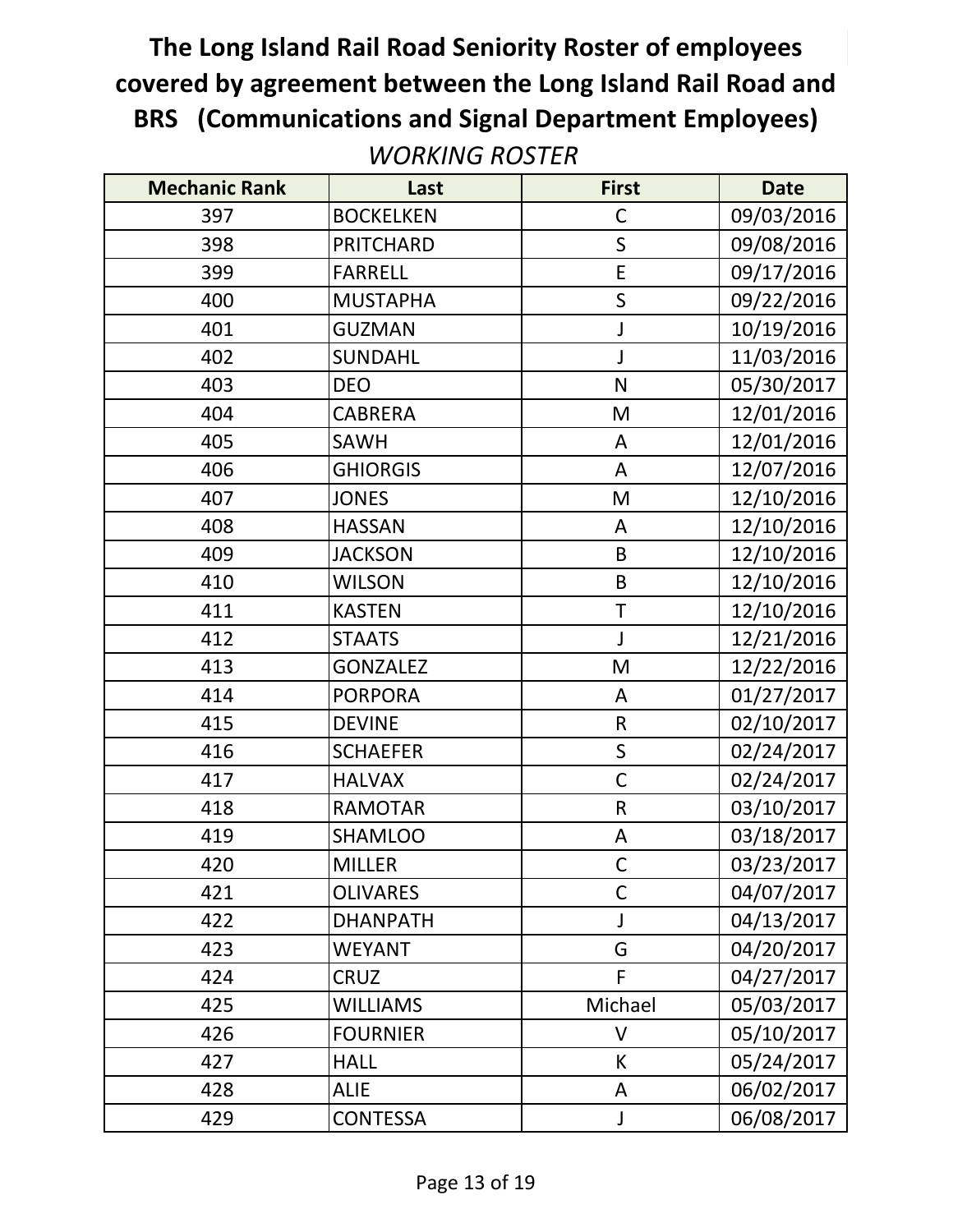| <b>Mechanic Rank</b> | Last                | <b>First</b> | <b>Date</b> |
|----------------------|---------------------|--------------|-------------|
| 430                  | <b>BREHM</b>        |              | 06/14/2017  |
| 431                  | <b>DESINOR</b>      | $\mathsf{O}$ | 06/15/2017  |
| 432                  | <b>MUSCHITIELLO</b> | D            | 06/16/2017  |
| 433                  | <b>FERNANDEZ</b>    | W            | 08/04/2017  |
| 434                  | LAKHARAM            | $\mathsf C$  | 08/10/2017  |
| 435                  | <b>ALFANO</b>       | $\mathsf R$  | 08/17/2017  |
| 436                  | <b>FUENTES</b>      | J            | 08/30/2017  |
| 437                  | <b>BOECKEL</b>      | G            | 09/02/2017  |
| 438                  | <b>MCCARTHY</b>     | К            | 09/05/2017  |
| 439                  | <b>FARLEY</b>       | Τ            | 09/08/2017  |
| 440                  | <b>LOPEZ</b>        | Jose         | 09/13/2017  |
| 441                  | <b>LEE</b>          | K            | 09/23/2017  |
| 442                  | <b>STRAND</b>       | J            | 10/04/2017  |
| 443                  | <b>MAXWELL</b>      | $\mathsf{R}$ | 10/07/2017  |
| 444                  | <b>SPATAFORA</b>    | A            | 10/27/2017  |
| 445                  | <b>BIESELIN</b>     | J            | 11/01/2017  |
| 446                  | <b>RATH</b>         | $\mathsf S$  | 11/03/2017  |
| 447                  | <b>HENRIKSEN</b>    | $\mathsf C$  | 11/15/2017  |
| 448                  | <b>PRESS</b>        | $\mathsf C$  | 11/17/2017  |
| 449                  | <b>VANSTEEN</b>     | J            | 11/17/2017  |
| 450                  | <b>AMRIT</b>        | T            | 11/22/2017  |
| 451                  | <b>CONWAY</b>       | G            | 11/22/2017  |
| 452                  | <b>MATADIN</b>      | Τ            | 11/28/2017  |
| 453                  | <b>STOTZKY</b>      | J            | 12/01/2017  |
| 454                  | <b>RAHAMAN</b>      | Z            | 12/07/2017  |
| 455                  | <b>HAVEY</b>        | W            | 12/13/2017  |
| 456                  | <b>LEON</b>         | K            | 12/20/2017  |
| 457                  | <b>HAMILTON</b>     | К            | 12/20/2017  |
| 458                  | <b>MOHANLALL</b>    | A            | 12/23/2017  |
| 459                  | <b>LOPEZ</b>        | Jav          | 01/04/2018  |
| 460                  | <b>MAZZA</b>        | S            | 01/10/2018  |
| 461                  | <b>RUSSO</b>        | A            | 01/10/2018  |
| 462                  | <b>OLSON</b>        | J            | 01/17/2018  |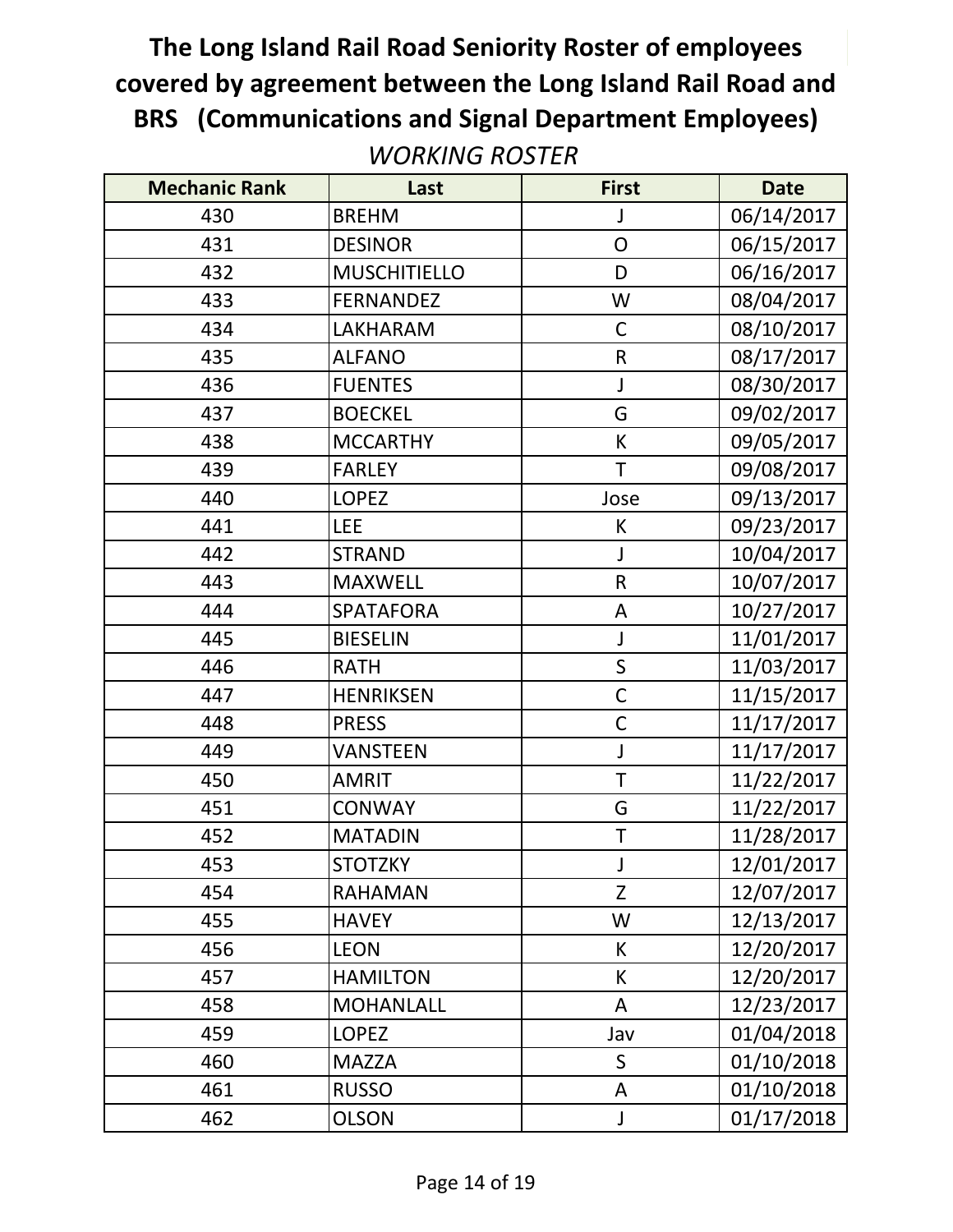| <b>Mechanic Rank</b> | Last              | <b>First</b> | <b>Date</b> |
|----------------------|-------------------|--------------|-------------|
| 463                  | <b>WOBESER</b>    | E            | 01/19/2018  |
| 464                  | <b>SCHERER</b>    |              | 01/19/2018  |
| 465                  | <b>GOODEN</b>     |              | 01/26/2018  |
| 466                  | <b>RAMKISSOON</b> | D            | 02/01/2018  |
| 467                  | <b>MATOS</b>      | D            | 02/07/2018  |
| 468                  | <b>JEREMIE</b>    |              | 02/09/2018  |
| 469                  | <b>MWINGIRA</b>   | S            | 02/10/2018  |
| 470                  | <b>RAMIREZ</b>    | E            | 03/02/2018  |
| 471                  | <b>MYERS</b>      | $\mathsf C$  | 03/09/2018  |
| 472                  | <b>FORTEAU</b>    | $\mathsf{C}$ | 03/15/2018  |
| 473                  | <b>MITCHELL</b>   | $\mathsf{C}$ | 04/05/2018  |
| 474                  | <b>DESIMONE</b>   | $\mathsf R$  | 04/05/2018  |
| 475                  | LANZARONE         | J            | 04/06/2018  |
| 476                  | <b>CLOUDMAN</b>   | P            | 04/06/2018  |
| 477                  | <b>PERKINS</b>    | $\mathsf R$  | 04/07/2018  |
| 478                  | <b>BRUNNER</b>    | J            | 04/12/2018  |
| 479                  | <b>RASSER</b>     | L            | 04/13/2018  |
| 480                  | <b>BURNS</b>      | F            | 04/13/2018  |
| 481                  | <b>HYLAND</b>     | $\mathsf S$  | 04/14/2018  |
| 482                  | <b>FLUSS</b>      | $\mathsf{P}$ | 04/14/2018  |
| 483                  | <b>NUNES</b>      | D            | 04/18/2018  |
| 484                  | <b>CHAI-HONG</b>  | Q            | 04/18/2018  |
| 485                  | <b>MULDERIG</b>   | A            | 04/19/2018  |
| 486                  | <b>COLON</b>      | $\mathsf C$  | 04/27/2018  |
| 487                  | <b>MORONTA</b>    | P            | 04/27/2018  |
| 488                  | <b>HANUSCH</b>    | G            | 05/03/2018  |
| 489                  | <b>COMPARATO</b>  | J            | 05/04/2018  |
| 490                  | <b>TOMLIN</b>     | К            | 05/10/2018  |
| 491                  | <b>HARDYAL</b>    | $\mathsf{P}$ | 05/18/2018  |
| 492                  | <b>BARKER</b>     | E            | 05/25/2018  |
| 493                  | <b>WALSH</b>      |              | 05/25/2018  |
| 494                  | <b>SZEWCZYK</b>   | K            | 06/01/2018  |
| 495                  | <b>ALTAMIRANO</b> | J            | 06/07/2018  |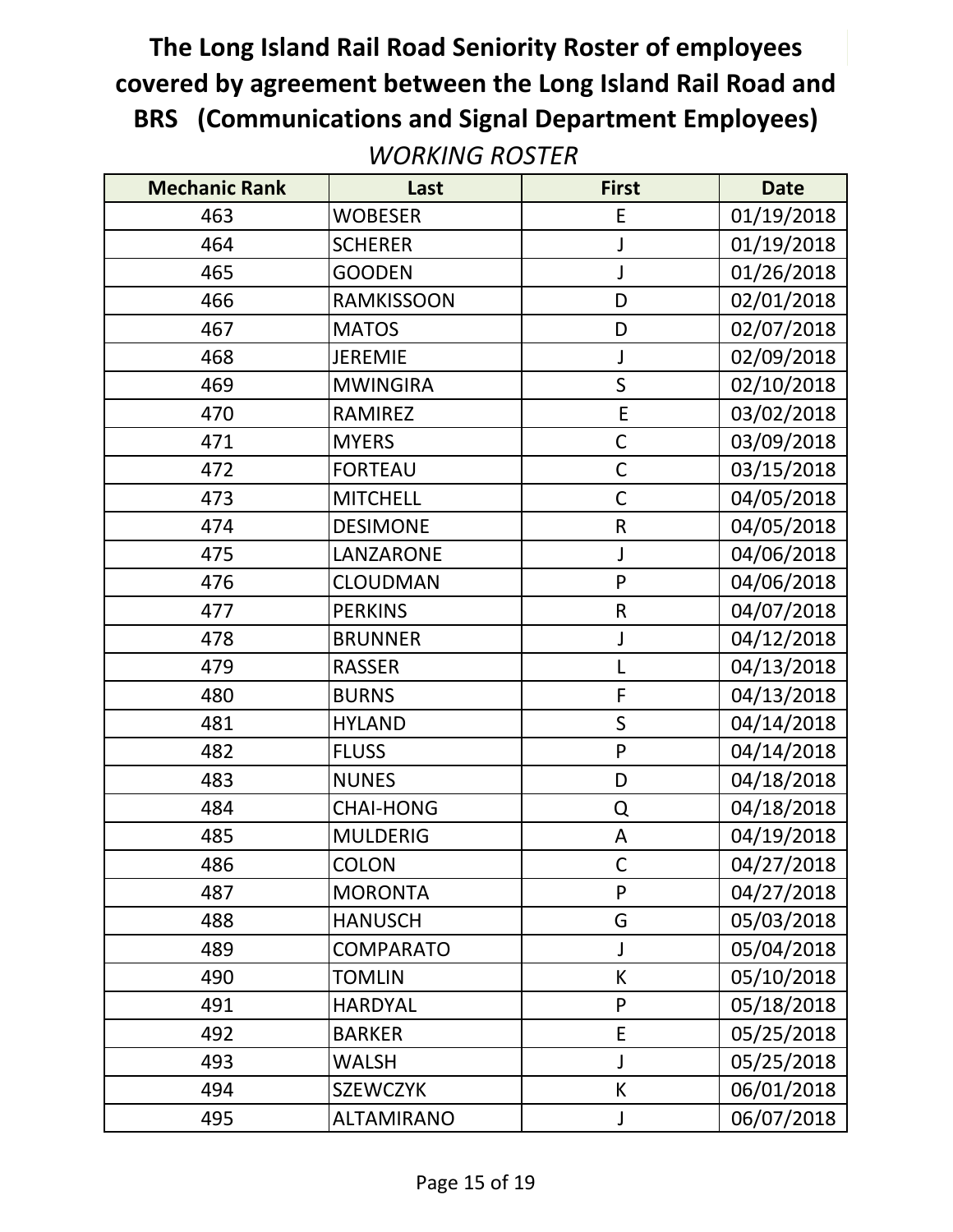| <b>Mechanic Rank</b> | Last              | <b>First</b> | <b>Date</b> |
|----------------------|-------------------|--------------|-------------|
| 496                  | <b>BERRIOS</b>    | A            | 06/08/2018  |
| 497                  | <b>SWOPE</b>      | P            | 06/12/2018  |
| 498                  | <b>SURAJPAL</b>   | $\mathsf R$  | 06/12/2018  |
| 499                  | <b>DEFLUMERI</b>  | D            | 06/12/2018  |
| 500                  | <b>SHY</b>        | J            | 06/14/2018  |
| 501                  | <b>KELLY</b>      | M            | 06/18/2018  |
| 502                  | <b>LYONS</b>      | M            | 06/18/2018  |
| 503                  | <b>SAMUEL</b>     | N            | 06/18/2018  |
| 504                  | <b>LUCAS</b>      | J            | 06/22/2018  |
| 505                  | <b>MCGUINNESS</b> | B            | 06/22/2018  |
| 506                  | <b>FLANAGAN</b>   | M            | 06/28/2018  |
| 507                  | <b>GARZIANO</b>   | J            | 07/13/2018  |
| 508                  | <b>SEFTNER</b>    | $\mathsf S$  | 08/01/2018  |
| 509                  | <b>BYRNE</b>      | P            | 08/21/2018  |
| 510                  | <b>GROSS</b>      | B            | 08/31/2018  |
| 511                  | <b>HESSELBIRG</b> | $\mathsf J$  | 09/20/2018  |
| 512                  | <b>MARTIN</b>     | К            | 09/21/2018  |
| 513                  | <b>BEIL</b>       | $\mathsf C$  | 09/27/2018  |
| 514                  | <b>COLUMNA</b>    | $\mathsf R$  | 10/05/2018  |
| 515                  | <b>GREEN</b>      | $\mathsf S$  | 10/17/2018  |
| 516                  | <b>SOBINA</b>     | D            | 11/03/2018  |
| 517                  | <b>SCAROLA</b>    |              | 11/17/2018  |
| 518                  | LEONARDO          | G            | 11/17/2018  |
| 519                  | <b>DIETRICH</b>   | M            | 11/21/2018  |
| 520                  | YU                | Q            | 11/28/2018  |
| 521                  | <b>VESPREY</b>    | Υ            | 12/05/2018  |
| 522                  | <b>BONIFACIO</b>  | L            | 12/15/2018  |
| 523                  | <b>WISSENBACH</b> | J            | 12/15/2018  |
| 524                  | <b>REN</b>        | $\mathsf{S}$ | 01/05/2019  |
| 525                  | <b>OOSMAN</b>     | A            | 01/09/2019  |
| 526                  | <b>COX</b>        | M            | 01/12/2019  |
| 527                  | <b>KIWACZ</b>     | E            | 01/31/2019  |
| 528                  | <b>CERVINI</b>    | J            | 02/14/2019  |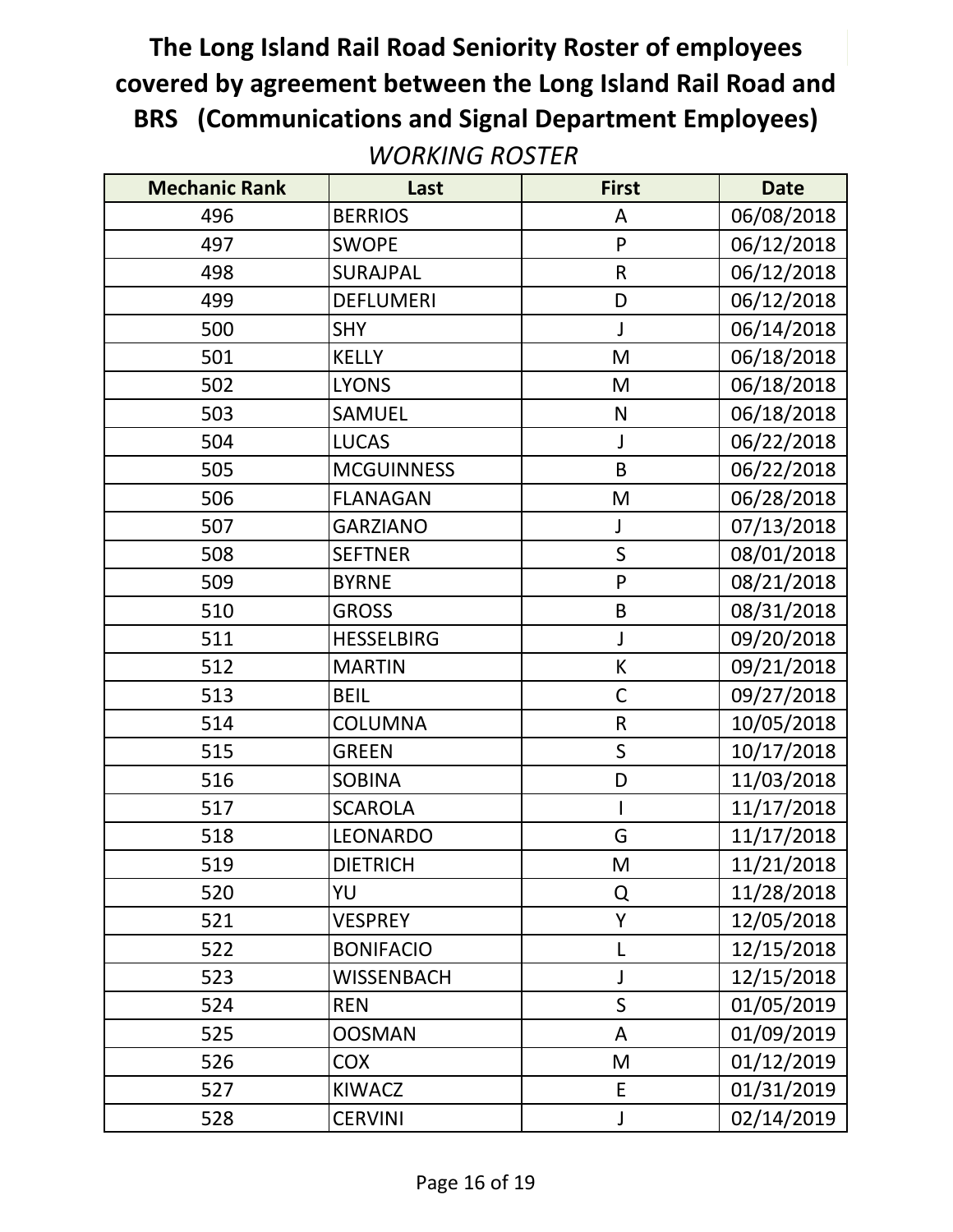| <b>Mechanic Rank</b> | Last              | <b>First</b> | <b>Date</b> |
|----------------------|-------------------|--------------|-------------|
| 529                  | <b>MARTOSCIA</b>  | A            | 02/15/2019  |
| 530                  | <b>SANCHEZ</b>    |              | 02/21/2019  |
| 531                  | <b>DENEZZO</b>    | J            | 03/01/2019  |
| 532                  | <b>MURRAY</b>     | D            | 03/11/2019  |
| 533                  | <b>FARRISH</b>    | T            | 03/15/2019  |
| 534                  | <b>MCCARTHY</b>   | B            | 03/20/2019  |
| 535                  | <b>BERNARDINO</b> | P            | 03/23/2019  |
| 536                  | <b>WHITEMAN</b>   | D            | 03/29/2019  |
| 537                  | <b>MAGNANI</b>    | J            | 04/11/2019  |
| 538                  | <b>IACCINO</b>    | J            | 04/12/2019  |
| 539                  | <b>JULIANO</b>    | Jon          | 04/29/2019  |
| 540                  | <b>SEMPLE</b>     | R            | 05/16/2019  |
| 541                  | <b>SPANO</b>      | $\mathsf{R}$ | 06/05/2019  |
| 542                  | <b>CORTESE</b>    | $\mathsf R$  | 06/05/2019  |
| 543                  | <b>BERG</b>       | $\mathsf S$  | 06/08/2019  |
| 544                  | <b>RAIMONDI</b>   | D            | 06/08/2019  |
| 545                  | <b>ORTIZ</b>      | Em           | 06/13/2019  |
| 546                  | <b>TELEPAN</b>    | P            | 06/13/2019  |
| 547                  | <b>HICK</b>       | $\mathsf S$  | 06/27/2019  |
| 548                  | COLASACCO         | ${\sf N}$    | 07/26/2019  |
| 549                  | <b>GERENA</b>     | D            | 07/26/2019  |
| 550                  | <b>GONZALEZ</b>   | $\mathsf{N}$ | 08/23/2019  |
| 551                  | <b>FRANCIS</b>    | W            | 08/24/2019  |
| 552                  | <b>CARAHER</b>    | E            | 08/24/2019  |
| 553                  | <b>FORST</b>      | M            | 08/28/2019  |
| 554                  | <b>MITCHELL</b>   | P            | 08/28/2019  |
| 555                  | <b>FIERO</b>      | $\mathsf{C}$ | 08/30/2019  |
| 556                  | <b>ZHONG</b>      | J            | 09/04/2019  |
| 557                  | <b>CICCHETTI</b>  | $\mathsf{P}$ | 09/13/2019  |
| 558                  | <b>PAVELKA</b>    | J            | 09/19/2019  |
| 559                  | <b>SANCHEZ</b>    | M            | 09/20/2019  |
| 560                  | <b>WRIGHT</b>     | M            | 10/18/2019  |
| 561                  | <b>BOBE</b>       | L            | 10/23/2019  |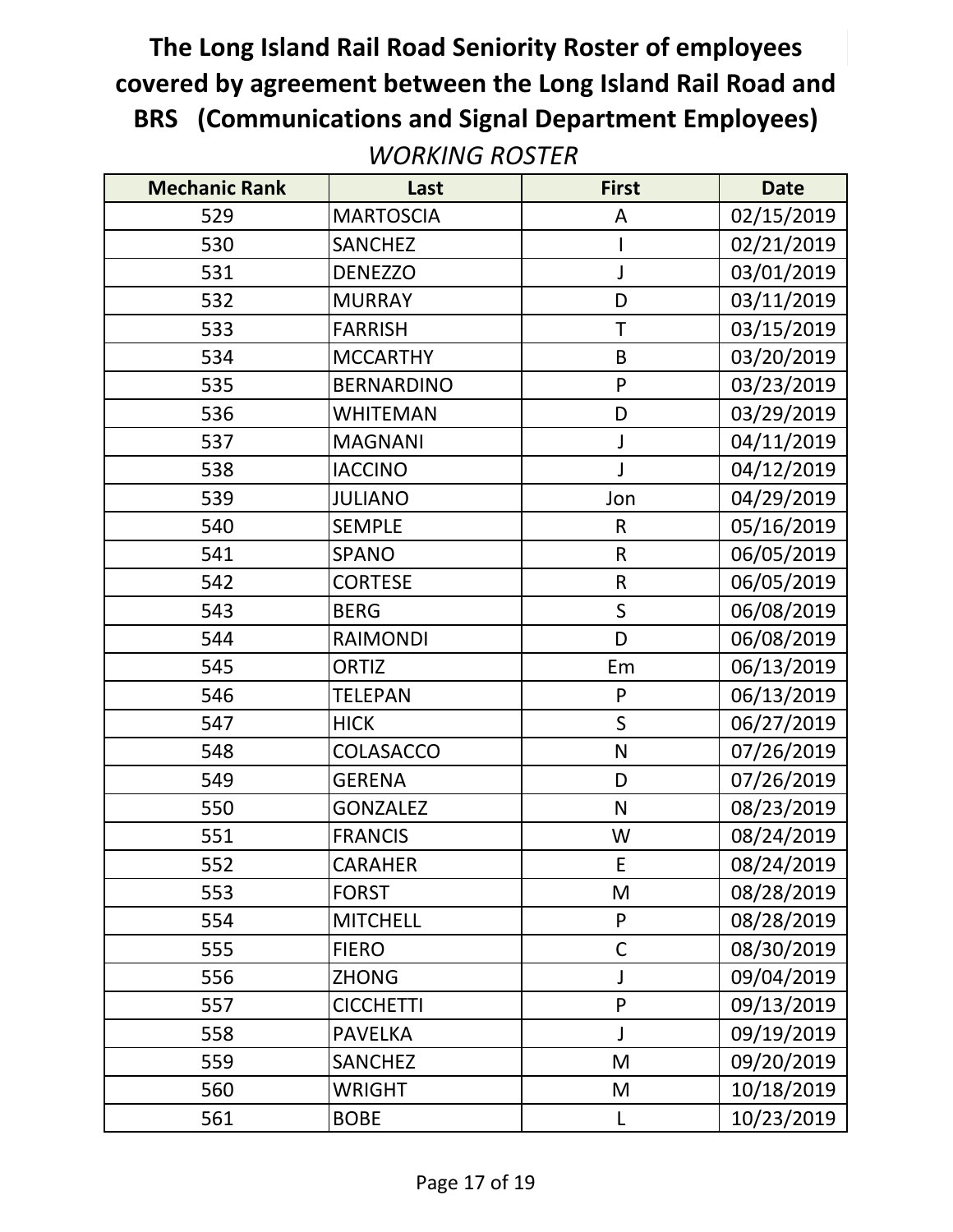| <b>Mechanic Rank</b> | Last               | <b>First</b> | <b>Date</b> |
|----------------------|--------------------|--------------|-------------|
| 562                  | <b>ZUART</b>       | $\mathsf F$  | 10/24/2019  |
| 563                  | <b>DELVICARIO</b>  | A            | 10/31/2019  |
| 564                  | <b>PALAZZO</b>     | J            | 11/02/2019  |
| 565                  | <b>CRAWFORD</b>    | A            | 11/06/2019  |
| 566                  | <b>AGUDELO</b>     | H            | 11/08/2019  |
| 567                  | <b>MCGARVEY</b>    | W            | 11/11/2019  |
| 568                  | <b>CUCCINIELLO</b> | M            | 11/11/2019  |
| 569                  | <b>DEGENNARO</b>   | $\mathsf{S}$ | 11/14/2019  |
| 570                  | <b>MAINELLA</b>    | D            | 11/14/2019  |
| 571                  | <b>SINGH</b>       | <b>RR</b>    | 11/15/2019  |
| 572                  | <b>DINIS</b>       | A            | 11/22/2019  |
| 573                  | <b>LABRUZZO</b>    | $\vee$       | 12/05/2019  |
| 574                  | CATEDRAL           | $\mathsf C$  | 12/06/2019  |
| 575                  | <b>CAMPISI</b>     | $\mathsf S$  | 12/06/2019  |
| 576                  | <b>OTERO</b>       | J            | 01/29/2020  |
| 577                  | <b>SMITH</b>       | $\mathsf{R}$ | 12/19/2019  |
| 578                  | <b>SCHNEIDER</b>   | P            | 01/10/2020  |
| 579                  | <b>YUSUPOV</b>     | A            | 01/29/2020  |
| 580                  | <b>SMITH</b>       | G            | 01/30/2020  |
| 581                  | <b>CURRITHERS</b>  | $\mathsf{S}$ | 02/05/2020  |
| 582                  | <b>SOOGRIM</b>     | К            | 02/06/2020  |
| 583                  | <b>SNYDER</b>      | M            | 02/13/2020  |
| 584                  | <b>GIBSON</b>      | К            | 02/19/2020  |
| 585                  | <b>OSORIO</b>      | $\mathsf C$  | 02/27/2020  |
| 586                  | <b>LUGAUER</b>     | P            | 03/05/2020  |
| 587                  | <b>GEBBIA</b>      | L            | 06/10/2020  |
| 588                  | <b>TERRUSA</b>     | J            | 06/11/2020  |
| 589                  | <b>MARROQUIN</b>   | W            | 06/17/2020  |
| 590                  | <b>RIVERA</b>      |              | 06/18/2020  |
| 591                  | <b>D'ANGELO</b>    | A            | 06/19/2020  |
| 592                  | CAMPOVERDE         | К            | 06/25/2020  |
| 593                  | <b>WALLACE</b>     | 0            | 06/26/2020  |
| 594                  | <b>MATOS</b>       | Τ            | 06/29/2020  |